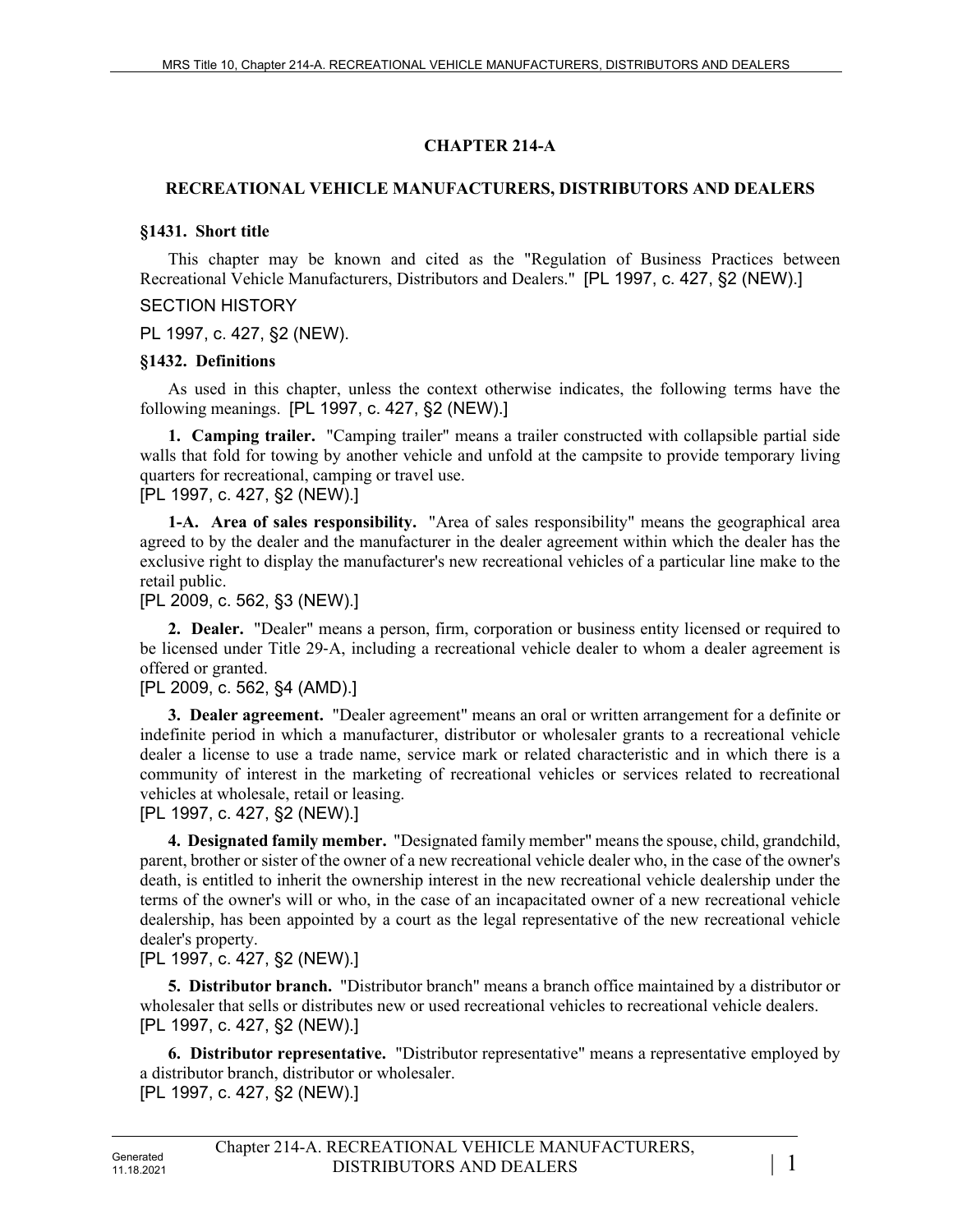**7. Distributor or wholesaler.** "Distributor" or "wholesaler" means any person that sells or distributes new or used recreational vehicles to recreational vehicle dealers or that maintains distributor representatives within this State.

[PL 1997, c. 427, §2 (NEW).]

**8. Factory branch.** "Factory branch" means a branch maintained by a manufacturer that manufactures or assembles recreational vehicles for sale to distributors or recreational vehicle dealers or that is maintained for directing and supervising the representatives of the manufacturer. [PL 1997, c. 427, §2 (NEW).]

**8-A. Factory campaign.** "Factory campaign" means an effort on the part of a warrantor to contact recreational vehicle dealers or owners in order to address a part or equipment issue. [PL 2009, c. 562, §5 (NEW).]

**9. Factory representative.** "Factory representative" means a representative employed by a manufacturer or employed by a factory branch for the purpose of making or promoting the sale of recreational vehicles or for contracting with, supervising, servicing, or instructing or contracting recreational vehicle dealers or prospective recreational vehicle dealers. [PL 1997, c. 427, §2 (NEW).]

**10. Fifth-wheel trailer.** "Fifth-wheel trailer" means a vehicle mounted on wheels designed to provide temporary living quarters for recreational, camping or travel use, of such size or weight as not to require special highway movement permits and designed to be towed by a motor vehicle that contains a towing mechanism mounted above or forward of the tow vehicle's rear axle. [PL 2009, c. 562, §6 (AMD).]

**10-A. Folding camping trailer.** "Folding camping trailer" means a vehicle mounted on wheels and constructed with collapsible partial side walls that fold for towing by another vehicle and unfold to provide temporary living quarters for recreational, camping or travel use. [PL 2009, c. 562, §7 (NEW).]

**11. Fraud.** "Fraud" includes, in addition to its normal legal connotation, a misrepresentation in any manner, whether intentionally false or due to gross negligence of a material fact, a promise or representation not made honestly and in good faith and an intentional failure to disclose a material fact. [PL 1997, c. 427, §2 (NEW).]

**12. Good faith.** "Good faith" means honesty in fact and the observance of reasonable commercial standards of fair dealing in the trade as defined in Title 11, section 2103, subsection (1), paragraph (b). [PL 1997, c. 427, §2 (NEW).]

**12-A. Line make.** "Line make" means a specific series of recreational vehicles that:

A. Are identified by a common series trade name or trademark; [PL 2009, c. 562, §8 (NEW).]

B. Are targeted to a particular market segment, as determined by their decor, features, equipment, size, weight and price range; [PL 2009, c. 562, §8 (NEW).]

C. Have lengths and interior floor plans that distinguish the recreational vehicles from other recreational vehicles with substantially the same decor, features, equipment, size, weight and price range; [RR 2009, c. 2, §15 (COR).]

D. Belong to a single, distinct classification of recreational vehicle types having a substantial degree of commonality in the construction of the chassis, frame and body; and [PL 2009, c. 562, §8 (NEW).]

E. A dealer agreement authorizes a dealer to sell. [PL 2009, c. 562, §8 (NEW).] [RR 2009, c. 2, §15 (COR).]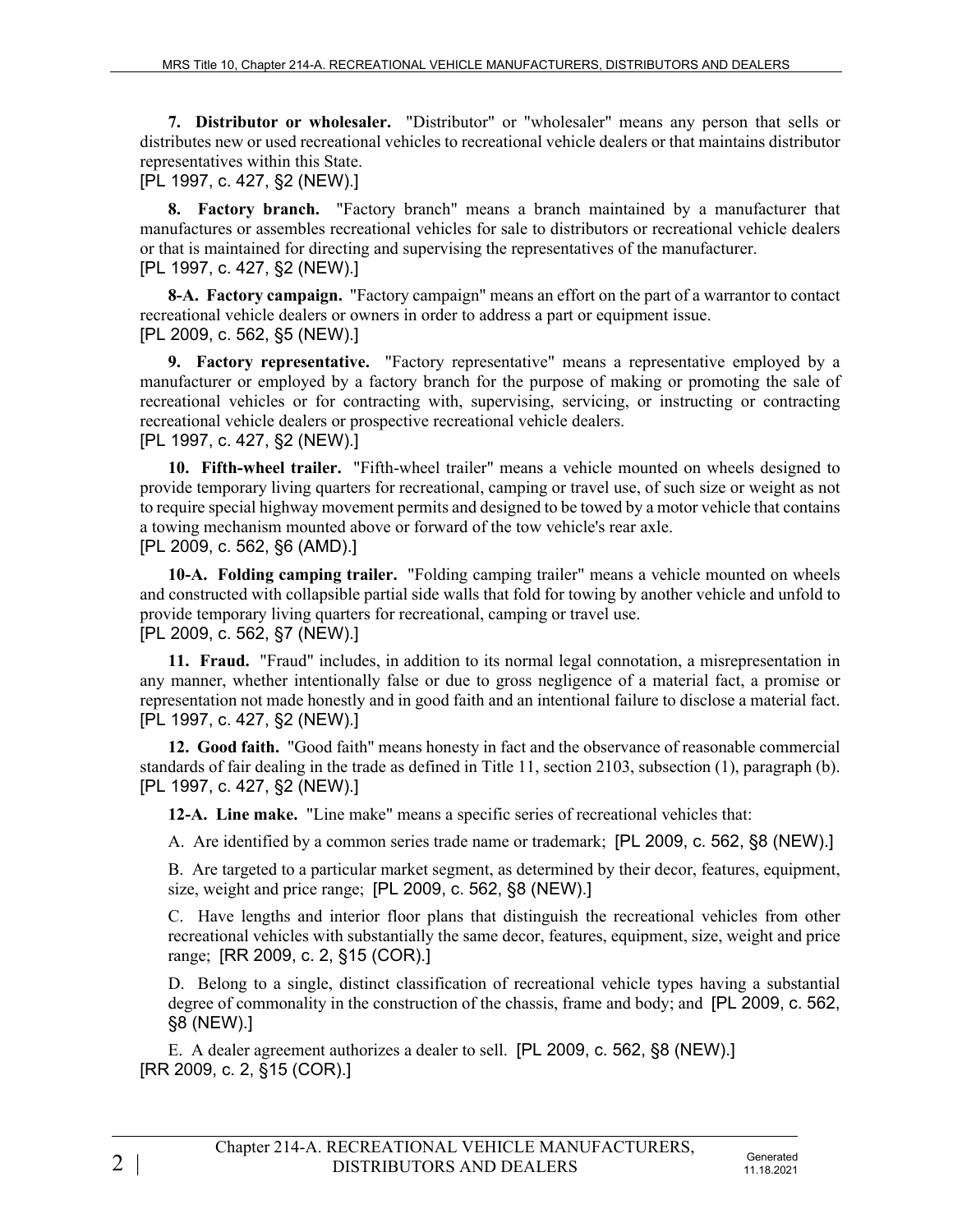**13. Manufacturer.** "Manufacturer" means any person, resident or nonresident, that manufactures or assembles new recreational vehicles or imports for distribution through distributors of recreational vehicles, or any person, resident or nonresident, that is controlled by the manufacturer who grants a dealer agreement to a recreational vehicle dealer. "Manufacturer" includes distributor or wholesaler, distributor branch, distributor representative, factory branch and factory representative. [PL 1997, c. 427, §2 (NEW).]

**13-A. Motor home.** "Motor home" means a motor vehicle designed to provide temporary living quarters for recreational, camping or travel use that contains at least 4 of the following as permanently installed independent systems that meet the National Fire Protection Association standard for recreational vehicles:

A. A cooking facility with an on-board fuel source; [PL 2009, c. 562, §9 (NEW).]

B. A potable water supply system that includes at least a sink, a faucet and a water tank with an exterior service supply connection; [PL 2009, c. 562, §9 (NEW).]

C. A toilet with exterior evacuation; [PL 2009, c. 562, §9 (NEW).]

D. A gas or electric refrigerator; [PL 2009, c. 562, §9 (NEW).]

E. A heating or air-conditioning system with an on-board power or fuel source separate from the vehicle engine; and [PL 2009, c. 562, §9 (NEW).]

F. A 110-volt to 125-volt electric power supply. [PL 2009, c. 562, §9 (NEW).] [PL 2009, c. 562, §9 (NEW).]

**14. Motor vehicle.** Motor vehicle has the same meaning as defined in Title 29‑A, section 101, subsection 42.

[PL 1997, c. 427, §2 (NEW).]

**15. New recreational vehicle.** "New recreational vehicle" means a recreational vehicle that has not been previously sold to any person except a distributor or wholesaler or recreational vehicle dealer for resale.

[PL 1997, c. 427, §2 (NEW).]

**16. Person.** "Person" means a natural person, corporation, partnership, trust or other entity. In the case of an entity, "person" includes any other entity in which it has a majority interest or effectively controls, as well as the individual officers, directors and other persons in active control of the activities of each such entity.

[PL 1997, c. 427, §2 (NEW).]

**16-A. Proprietary part.** "Proprietary part" means a part manufactured by or for the manufacturer and sold exclusively by the manufacturer.

[PL 2009, c. 562, §10 (NEW).]

**17. Recreational vehicle dealer.** "Recreational vehicle dealer" means any person who sells or solicits or advertises the sale of new recreational vehicles. "Recreational vehicle dealer" does not include receivers, trustees, administrators, executors, guardians or other persons appointed by or acting under judgment, decree or order of any court or public officers while performing their duties as those officers.

[RR 2009, c. 2, §16 (COR).]

**18. Recreational vehicle.** 

[PL 2009, c. 562, §11 (RP).]

**18-A. Recreational vehicle.** "Recreational vehicle" means a vehicle that is either self-propelled or towed by a consumer-owned tow vehicle, is primarily designed to provide temporary living quarters for recreational, camping or travel use, complies with all applicable federal vehicle regulations and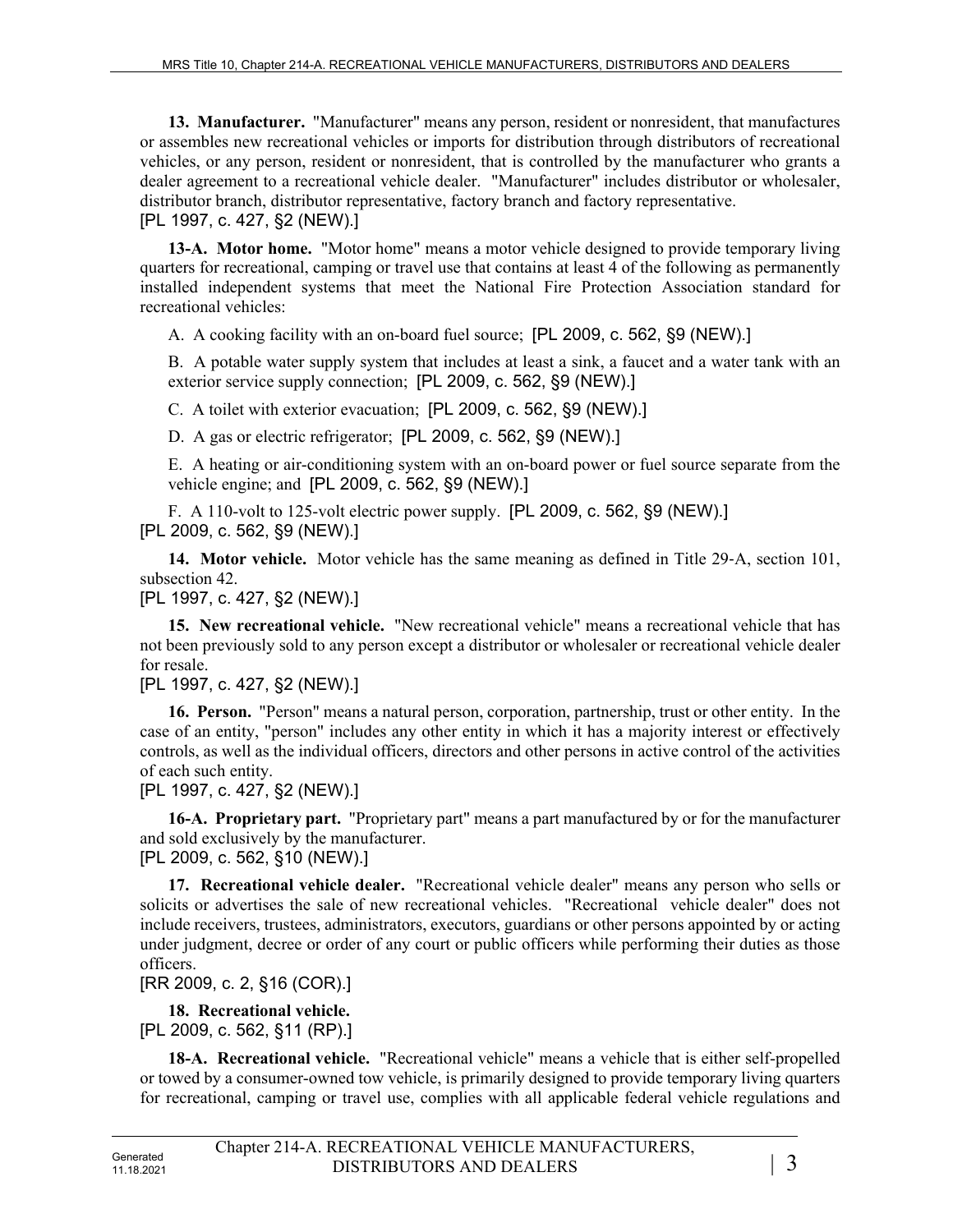does not require special highway movement permits to legally use the highways. "Recreational vehicle" includes motor homes, travel trailers, fifth-wheel trailers and folding camping trailers. [PL 2009, c. 562, §12 (NEW).]

**19. Sale.** "Sale" means the issuance, transfer, agreement for transfer, exchange, pledge, hypothecation or mortgage in any form, whether by transfer in trust or otherwise, of any recreational vehicle or interest in a recreational vehicle or of any dealer agreement related to a recreational vehicle and any option, subscription or other contract, or solicitation looking to a sale, or any offer or attempt to sell in any form, whether spoken or written. A gift or delivery of any recreational vehicle with or as a bonus on account of the sale of anything is considered a sale of that recreational vehicle. [PL 1997, c. 427, §2 (NEW).]

**19-A. Supplier.** "Supplier" means a person, firm, corporation or business entity that engages in the manufacture of recreational vehicle parts, accessories or components. [PL 2009, c. 562, §13 (NEW).]

**20. Trailer.** "Trailer" means a vehicle without motive power and mounted on wheels, designed to carry persons or property and to be drawn by a motor vehicle and not operated on tracks. [PL 1997, c. 427, §2 (NEW).]

**20-A. Transient customer.** "Transient customer" means a customer who is temporarily traveling through an area of sales responsibility.

[PL 2009, c. 562, §14 (NEW).]

**21. Travel trailer.** "Travel trailer" means a vehicle mounted on wheels designed to provide temporary living quarters for recreational, camping or travel use, of such size or weight as not to require special highway movement permits when towed by a motor vehicle. [PL 2009, c. 562, §15 (AMD).]

**22. Truck camper.** "Truck camper" means a portable unit constructed to provide temporary living quarters for recreational, travel or camping use, consisting of a roof, floor and sides, designed to be loaded onto and unloaded from the bed of a truck.

[PL 1997, c. 427, §2 (NEW).]

**23. Warrantor.** "Warrantor" means a person, firm, corporation or business entity, including a manufacturer or supplier, that provides a written warranty to the customer in connection with a new recreational vehicle or parts, accessories or components of a new recreational vehicle. For purposes of this subsection, "written warranty" does not include service contracts, mechanical or other insurance or extended warranties sold for separate consideration by a dealer or other person not controlled by a manufacturer.

[PL 2009, c. 562, §16 (NEW).]

SECTION HISTORY

PL 1997, c. 427, §2 (NEW). RR 2009, c. 2, §§15, 16 (COR). PL 2009, c. 562, §§3-16 (AMD).

#### **§1433. Application**

Any person who engages directly or indirectly in purposeful contacts within this State in connection with the offering or advertising for sale or has business dealings with respect to a new recreational vehicle within the State is subject to this chapter. [PL 1997, c. 427, §2 (NEW).]

SECTION HISTORY

PL 1997, c. 427, §2 (NEW).

## **§1434. Prohibited conduct**

The following acts are unfair methods of competition and unfair and deceptive practices. It is unlawful for any: [PL 1997, c. 427, §2 (NEW).]

11.18.2021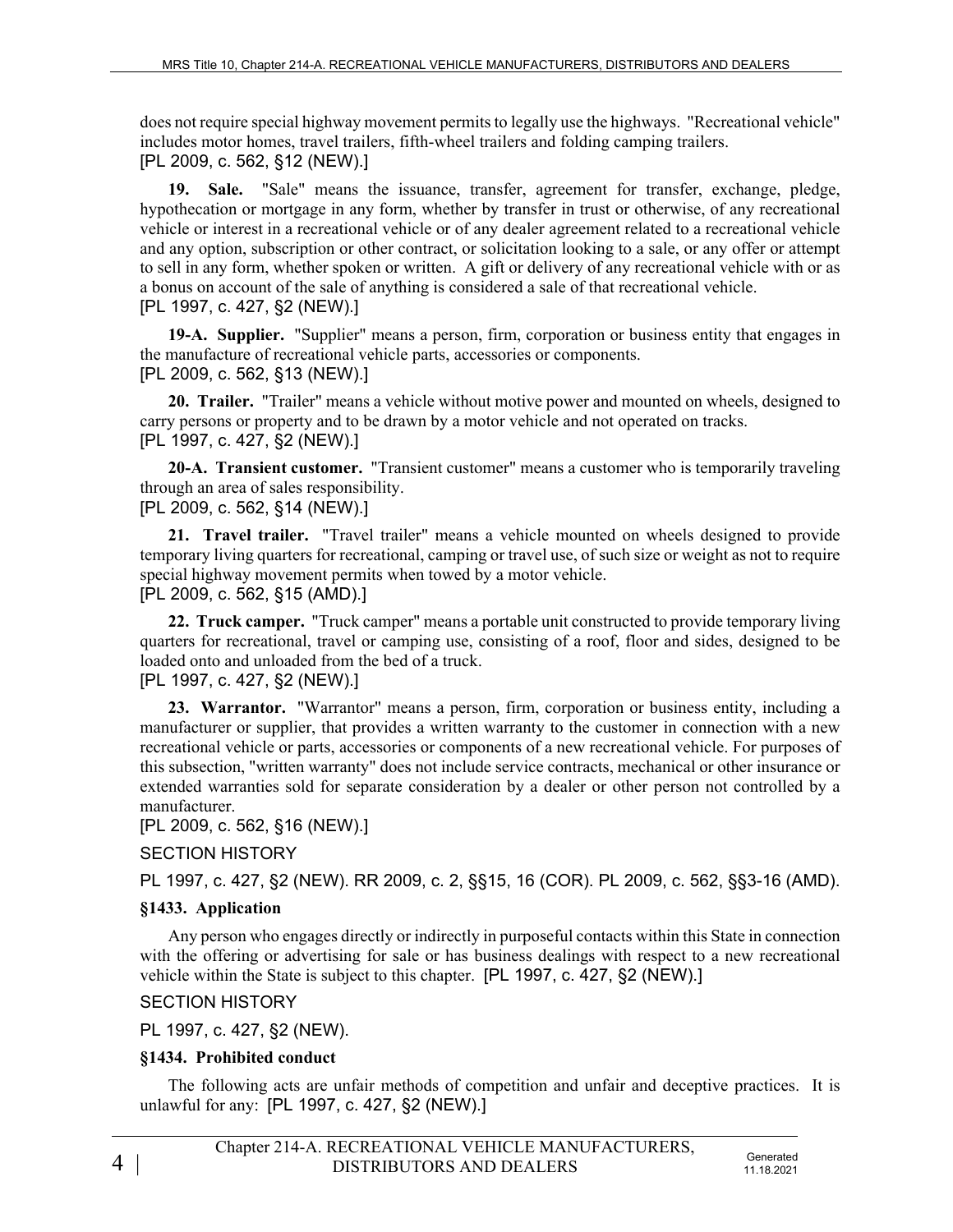**1. Damage to public.** Manufacturer or recreational vehicle dealer to engage in any action that is arbitrary, in bad faith or unconscionable and causes damage to any manufacturer or dealer parties or to the public;

[PL 1997, c. 427, §2 (NEW).]

**2. Coercion involving deliveries and orders.** Manufacturer or officer, agent or other representative of that manufacturer to coerce or attempt to coerce any recreational vehicle dealer:

A. To order or accept delivery of any recreational vehicle, appliances, equipment, parts or accessories for a recreational vehicle or any other commodity or commodities not required by law that the recreational vehicle dealer has not voluntarily ordered, or to order or accept delivery of any recreational vehicle with special features, appliances, accessories or equipment not included in the list price of the recreational vehicle if such price exists, as publicly advertised by the manufacturer; or [RR 2009, c. 2, §17 (COR).]

B. To order for any person any parts, accessories, equipment, machinery, tools, appliances or any other commodity; [PL 1997, c. 427, §2 (NEW).]

[RR 2009, c. 2, §17 (COR).]

**3. Certain interference in dealer's business.** Manufacturer or officer, agent or other representative of that manufacturer:

A. To refuse to deliver in reasonable quantities and within a reasonable time after receipt of a dealer's order to any recreational vehicle dealer having a dealer agreement or contractual arrangement for the retail sale of new recreational vehicles sold or distributed by that manufacturer any recreational vehicles that are covered by that dealer agreement or contract and specifically publicly advertised by that manufacturer to be available for delivery in a reasonable time, except that the failure to deliver any recreational vehicle is not a violation of this chapter if that failure is due to an act of God or work stoppage or delay due to a strike or labor difficulty, shortage of materials, freight embargo or other cause over which the manufacturer or any of its agents has no control; [PL 1997, c. 427, §2 (NEW).]

B. To coerce or attempt to coerce any recreational vehicle dealer to enter into any agreement with a manufacturer or an officer, agent or other representative of that manufacturer or to do any other act prejudicial to that dealer by threatening to cancel any dealer agreement or any contractual agreement existing between the manufacturer and that dealer. Notice in good faith to any recreational vehicle dealer of that dealer's violation of any terms or provisions of that dealer agreement or contractual agreement or insisting in good faith on the dealer's compliance with the terms or provisions of the dealer agreement or any other contractual agreement does not constitute a violation of this chapter; [PL 1997, c. 427, §2 (NEW).]

C. To resort to or use any false or misleading advertisement in connection with the manufacturer's business as a manufacturer or an officer, agent or other representative of that manufacturer or to force any dealer to participate in any advertising campaign or contest, or to purchase any unnecessary or unreasonable quantities of promotional materials, display devices or display decorations or materials at the expense of the new recreational vehicle dealer; [RR 2009, c. 2, §18 (COR).]

D. To offer to sell or to sell any new recreational vehicle at a lower price than the price offered to any other recreational vehicle dealer for the same model vehicle similarly equipped or to utilize any device, including but not limited to sales promotion plans or programs, that results in that lower price. This paragraph does not apply to the following:

(1) Sales to a recreational vehicle dealer for resale to any unit of the Federal Government;

(2) Any manufacturer or any of its agents offering to sell or selling new recreational vehicles to all recreational vehicle dealers at an equal price;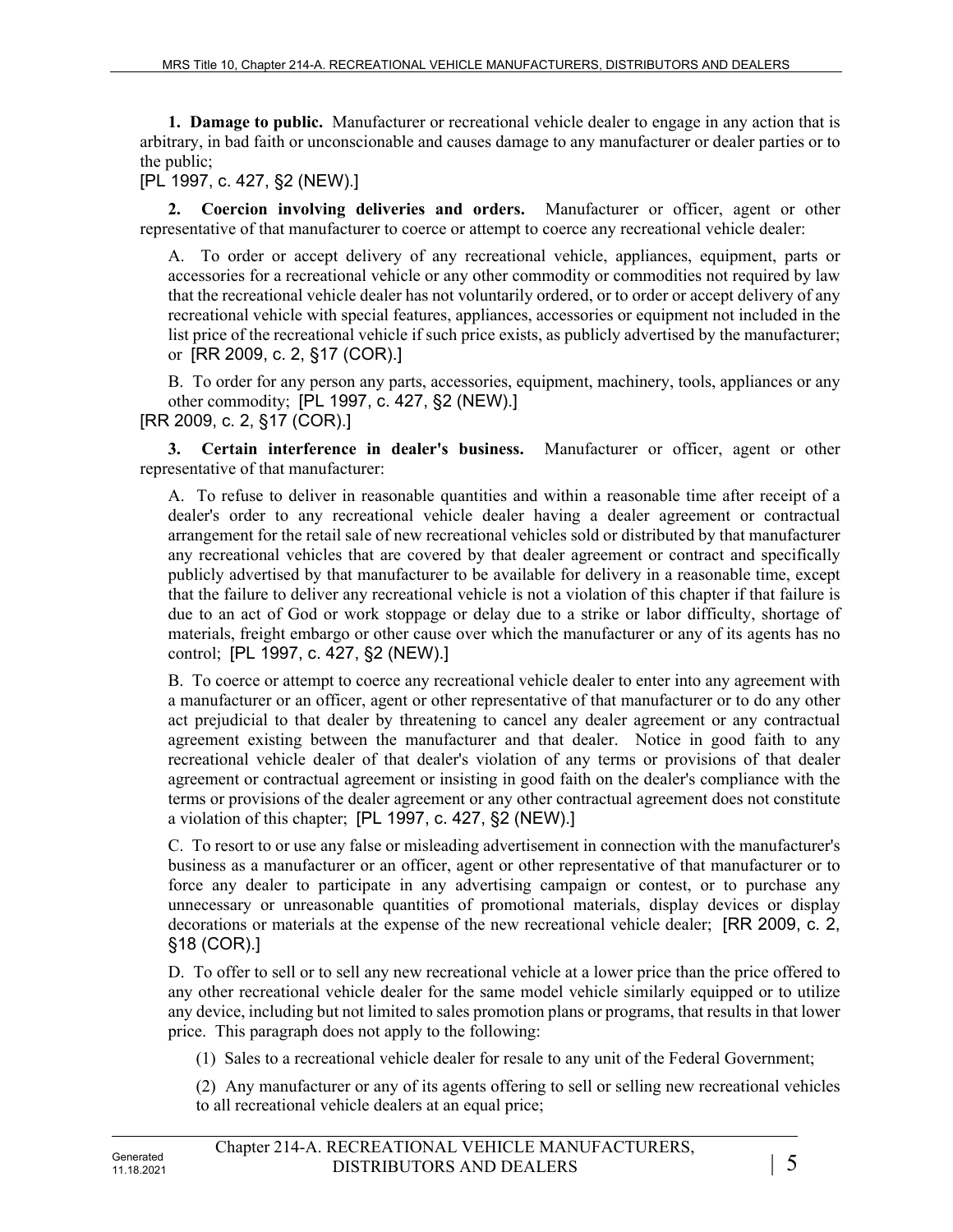(3) Sales by a manufacturer to any unit of the Federal Government; and

(4) Sales to a recreational vehicle dealer who buys a specified number of new recreational vehicles if the same offer is available to all recreational vehicle dealers; [PL 1997, c. 640, §1 (AMD).]

E. To offer to sell or lease or to sell or lease any new recreational vehicle to any person, except a wholesaler or distributor, at a lower price than the price offered and charged to a recreational vehicle dealer for the same model vehicle similarly equipped or to utilize any device that results in that lower price. This paragraph does not apply to the sale or lease by a manufacturer to the Federal Government or any agency of the Federal Government; [PL 1997, c. 427, §2 (NEW).]

F. To offer to sell or to sell parts or accessories to any new recreational vehicle dealer for use in that dealer's own business for the purpose of replacing or repairing the same or a comparable part or accessory at a lower price than the price charged for that part or accessory to any other new recreational vehicle dealer for similar parts or accessories for use in the dealer's own business. This paragraph does not prohibit a manufacturer from offering incentives providing unit discounts based on the number of recreational vehicle parts and accessories sold as long as the incentive is offered to all dealers meeting the same terms and conditions of that incentive; [PL 1997, c. 640, §2 (AMD).]

G. To prevent or attempt to prevent by contract or otherwise any recreational vehicle dealer from changing the capital structure of that person's dealership or the means by or through which the dealer finances the operation of the person's dealership if the dealer at all times meets any reasonable capital standards agreed to between the dealer and the manufacturer and if that change by the dealer does not result in a change in the executive management control of the dealership; [PL 1997, c. 427, §2 (NEW).]

H. To prevent or attempt to prevent by contract or otherwise any recreational vehicle dealer or any officer, partner or stockholder of any recreational vehicle dealer from selling or transferring any part of the interest of those persons to any other person or party. A dealer, officer, partner or stockholder may not sell, transfer or assign the rights under the dealer agreement or power of management or control without the consent of the manufacturer. The manufacturer may not unreasonably withhold that consent; [PL 1997, c. 427, §2 (NEW).]

I. To obtain money, goods, services, anything of value or any other benefit from any other person with whom the recreational vehicle dealer does business, on account of or in relation to a transaction between the recreational vehicle dealer and the other person, unless that benefit is promptly accounted for and transmitted to the recreational vehicle dealer; [PL 1997, c. 427, §2 (NEW).]

J. To compete with a recreational vehicle dealer operating under an agreement or dealer agreement from the manufacturer in a relevant market area that has been determined exclusively by equitable principles. A manufacturer is not considered to be competing when operating a dealership either temporarily for a reasonable period not to exceed 2 years or in a bona fide relationship in which an independent person has made a significant investment subject to loss in the dealership and can reasonably expect to acquire full ownership of the dealership on reasonable terms and conditions; [PL 2009, c. 562, §17 (AMD).]

K. To require a recreational vehicle dealer to assent to a release assignment, novation, waiver or estoppel that relieves any person from liability imposed by this chapter; [PL 1997, c. 427, §2 (NEW).]

L. To require any new recreational vehicle dealer to refrain from participation in the management of, investment in or the acquisition of any other line of new recreational vehicle or related product; [PL 1997, c. 427, §2 (NEW).]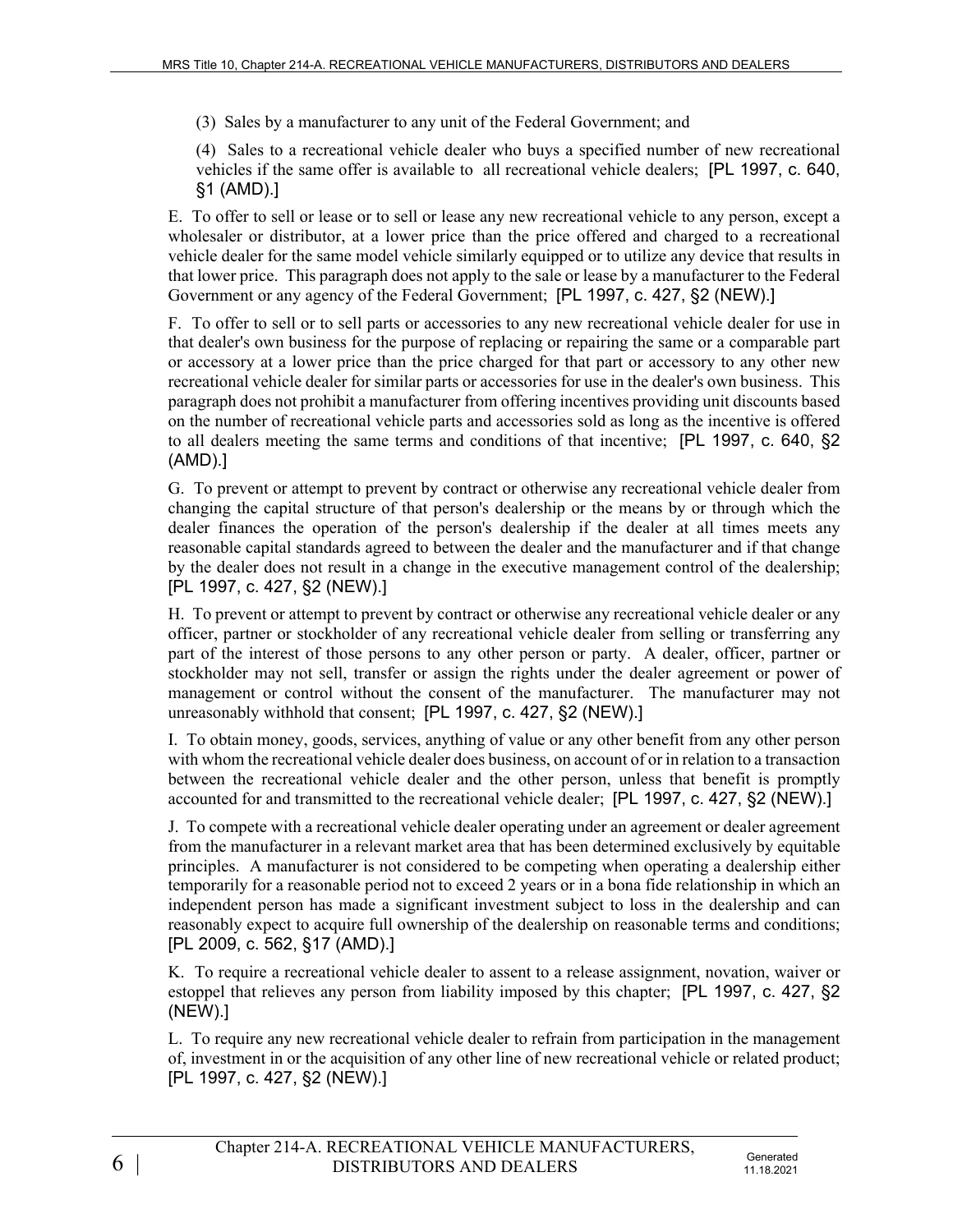M. To require any new recreational vehicle dealer to change the location of the new recreational vehicle dealership or during the course of the agreement to make any substantial alterations to the dealership premises if the change or alteration is unreasonable; [PL 1997, c. 427, §2 (NEW).]

N. To cancel, terminate, fail to renew or refuse to continue any dealer agreement with a licensed new recreational vehicle dealer, notwithstanding the terms, provisions or conditions of any agreement or the terms or provisions of any waiver, unless a manufacturer has:

(1) Satisfied the notice requirement of paragraph Q;

(2) Acted in good faith as defined in section 1432, subsection 12; and

(3) Good cause for the cancellation, termination, nonrenewal or noncontinuance; [PL 1997, c. 427, §2 (NEW).]

O. To cancel, terminate, fail to renew or refuse to continue any dealer agreement with a licensed new recreational vehicle dealer, notwithstanding the terms, provisions or conditions of any agreement or the terms or provisions of any waiver unless good cause exists. Good cause exists for the purposes of a termination, cancellation, nonrenewal or noncontinuance when:

(1) There is a failure by the new recreational vehicle dealer to comply with a provision of the dealer agreement that is both reasonable and of material significance to the contractual relationship as long as compliance on the part of the new recreational vehicle dealer is reasonably possible and the manufacturer first acquired actual or constructive knowledge of the failure not more than 180 days prior to the date on which notification is given pursuant to paragraph Q;

(2) The failure by the new recreational vehicle dealer, described in subparagraph (1), relates to the performance of the new recreational vehicle dealer in sales or service, then good cause is defined as the failure of the new recreational vehicle dealer to effectively carry out the performance provisions of the dealer agreement if:

(a) The new recreational vehicle dealer was apprised by the manufacturer in writing of that failure, the notification stated that notice was provided of failure of performance pursuant to this section and the new recreational vehicle dealer was afforded a reasonable opportunity for a period of not less than 6 months to exert good faith efforts to carry out the performance provisions;

(b) The failure continued within the period that began not more than 180 days before the date of notification of termination, cancellation or nonrenewal was given pursuant to paragraph Q; and

(c) The new recreational vehicle dealer has not substantially complied with reasonable performance criteria established by the manufacturer and communicated to that dealer;

(3) The dealer and the manufacturer or distributor agree not to renew the dealer agreement; or

(4) The manufacturer discontinues production or distribution of the recreational vehicle product in this State and, in the case of termination or cancellation, discontinues advertising that product within this State; [PL 1997, c. 427, §2 (NEW).]

P. To cancel, terminate, fail to renew or refuse to continue any contractual relationship with a licensed new recreational vehicle dealer, notwithstanding the terms, provisions or conditions of any agreement or dealer agreement or the terms or provisions of any waiver, based on any of the following conditions, which do not constitute good cause:

(1) The change of ownership of the new recreational vehicle dealer's dealership. This subparagraph does not authorize any change in ownership that has the effect of the sale of rights under the dealer agreement without the manufacturer's or distributor's written consent. This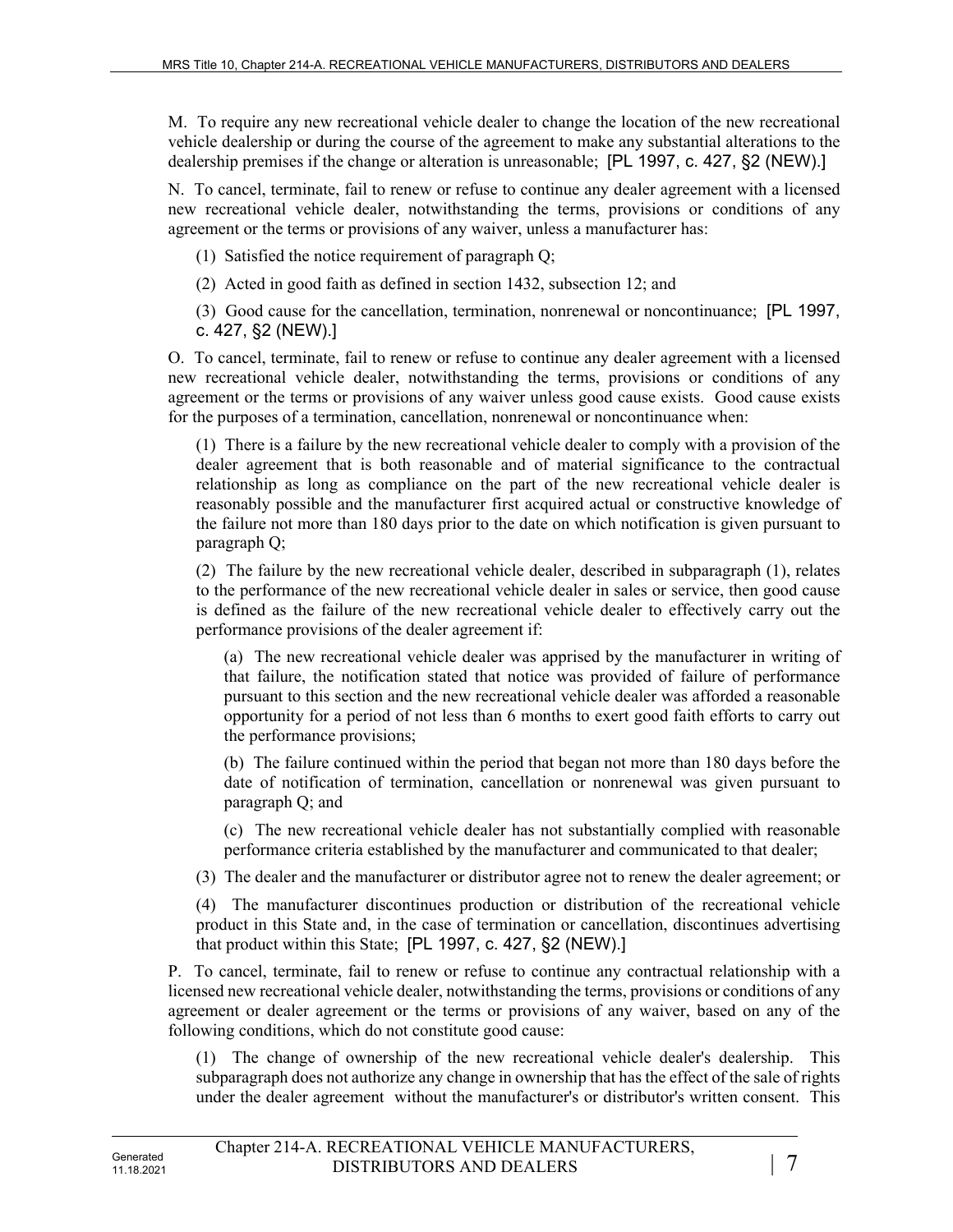consent may not be unreasonably withheld. The burden of establishing the reasonableness is on the manufacturer or distributor;

(2) The fact that the new recreational vehicle dealer unreasonably refused to purchase or accept delivery of any new recreational vehicle, parts, accessories or any other commodity or services not ordered by the new recreational vehicle dealer, except that the manufacturer may require that the dealer stock a reasonable supply of parts or accessories required to perform campaign, recall or warranty work and that this provision is not intended to modify or supersede any requirement of the dealer agreement that dealers market a representative line of those recreational vehicles that the manufacturer is publicly advertising;

(3) The fact that the new recreational vehicle dealer owns, has an investment in, participates in the management of, or holds a license for, the sale of another make or line of new recreational vehicle or that the new recreational vehicle dealer has established another make or line of new recreational vehicle in the same dealership facilities as those of the manufacturer as long as the new recreational vehicle dealer maintains a reasonable line of credit for each make or line of new recreational vehicle and that the new recreational vehicle dealer remains in substantial compliance with reasonable facilities requirements of the manufacturer;

(4) The fact that the new recreational vehicle dealer sells or transfers ownership of the dealership or sells or transfers capital stock in the dealership to the new recreational vehicle dealer's designated family member. The manufacturer shall give effect to that change in the ownership in the dealership. This subparagraph does not authorize any changes in ownership that have the effect of the sale of the dealership without the manufacturer's written consent. This consent may not be unreasonably withheld. The burden of establishing the reasonableness is on the manufacturer; or

(5) The manufacturer has the burden of proof under paragraph N for showing that it has acted in good faith, that the notice requirements have been complied with and that there was good cause for the dealer agreements termination, cancellation, nonrenewal or noncontinuance; [PL 1997, c. 427, §2 (NEW).]

Q. To cancel, terminate, fail to renew or refuse to continue any dealership relationship with a licensed new recreational vehicle dealer, notwithstanding the terms, provisions or conditions of any agreement or dealer agreement or the terms or provisions of any waiver, without first providing notification of the termination, cancellation, nonrenewal or noncontinuance to the new recreational vehicle dealer as follows:

(1) Notification must be in writing and delivered personally or by certified mail to the new recreational vehicle dealer and contain:

(a) A statement of intent to terminate the dealer agreement, cancel the dealer agreement, not continue the dealer agreement or not to renew the dealer agreement;

(b) A statement of the reasons for the termination, cancellation, noncontinuance or nonrenewal; and

(c) The date on which the termination, cancellation, noncontinuance or nonrenewal takes effect;

(2) Notification may not be less than 90 days prior to the effective date of the termination, cancellation, noncontinuance or nonrenewal; or

(3) Notification may not be less than 15 days prior to the effective date of the termination, cancellation, noncontinuance or nonrenewal with respect to any of the following:

(a) Insolvency of the new recreational vehicle dealer or filing of any petition by or against the new recreational vehicle dealer under any bankruptcy or receivership law;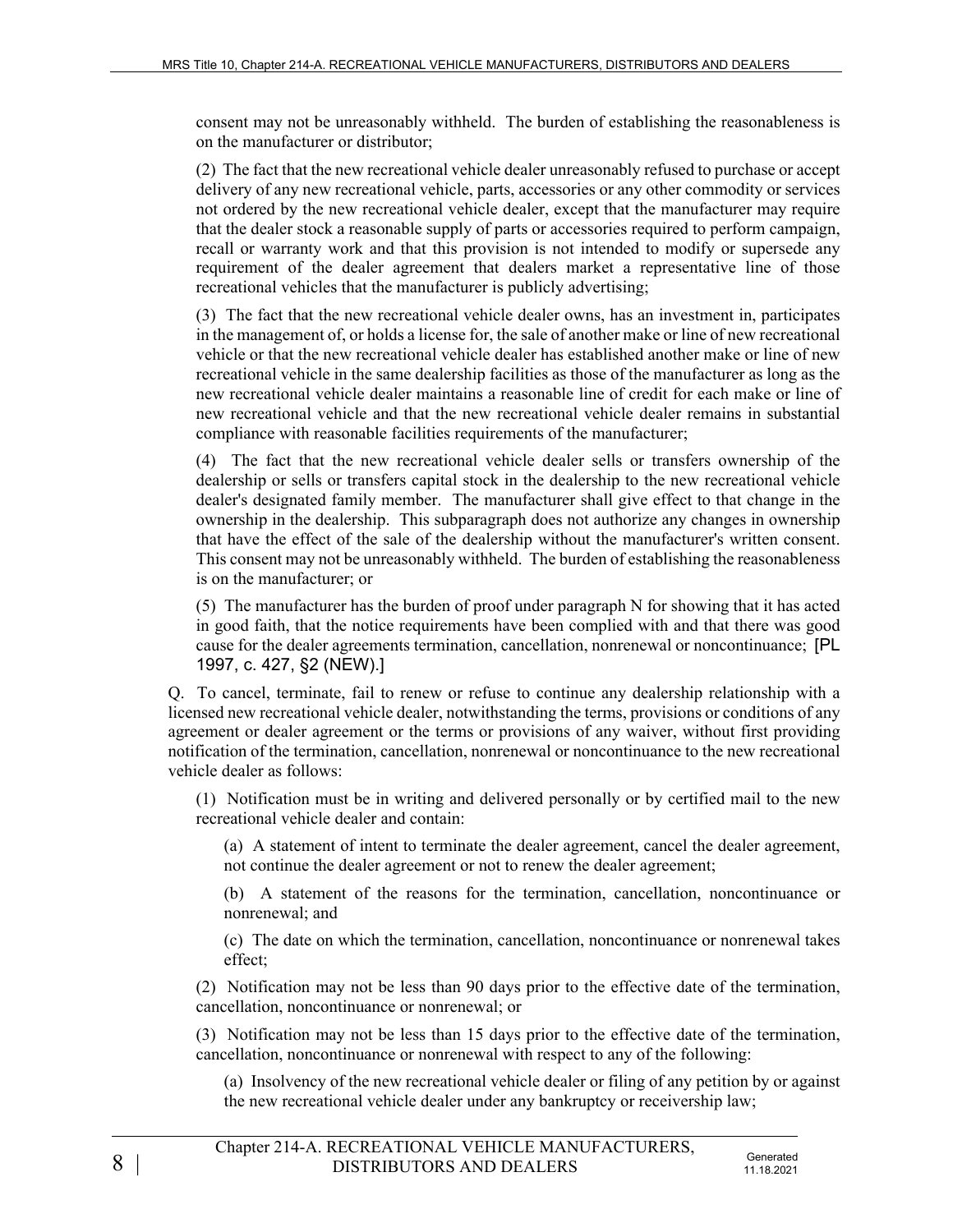(b) The business operations outlined by the dealer agreement have been abandoned or closed for 14 consecutive business days unless the closing is due to an act of God, a strike or labor difficulty;

(c) Conviction of or plea of nolo contendere of a recreational vehicle dealer or one of its principal owners of any Class A, Class B or Class C crime, as defined in Title 17‑A, in which a sentence of imprisonment of 60 days or more is imposed under Title 17–A, sections 1603 and 1604;

(d) Revocation of the recreational vehicle dealer's license pursuant to Title 29‑A, section 903; or

(e) A determination that there was a material fraudulent misrepresentation by the dealer to the manufacturer, distributor or wholesaler; or [PL 2019, c. 113, Pt. C, §6 (AMD).]

R. To cancel, terminate, fail to renew or refuse to continue any dealer agreement with a licensed new recreational vehicle dealer without providing fair and reasonable compensation to the licensed new recreational vehicle dealer for:

(1) All unsold and unaltered new model recreational vehicle inventory of the current model year and the previous model year purchased from the manufacturer;

(2) Unused supplies and parts purchased from the manufacturer or its approved sources;

(3) Equipment and furnishings purchased from the manufacturer or its approved sources;

(4) Special tools purchased from the manufacturer or its approved sources; and

(5) Facilities, if the involuntary termination, cancellation, noncontinuance or nonrenewal is due to a failure of performance of the new recreational vehicle dealer in sales or service and:

(a) The new recreational vehicle dealer is leasing the dealership facilities from a lessor other than the manufacturer, the manufacturer shall pay the new recreational vehicle dealer a sum equivalent to the prorated portion of rent attributable to the manufacturer's terminated line for the unexpired term of the lease or one year's rent, whichever is less; or

(b) The new recreational vehicle dealer owns the facilities, the manufacturer shall pay the new recreational vehicle dealer a sum equivalent to the prorated portion of the reasonable rental value of the facilities attributable to the manufacturer's terminated line for one year.

The fair and reasonable compensation for the items listed in subparagraphs (1) to (5) may not be less than the acquisition price and must be paid by the manufacturer within 90 days of the effective date of the termination, cancellation, noncontinuance or nonrenewal.

In lieu of any injunctive relief or any other damages, if the manufacturer fails to prove there was good cause for the termination, cancellation, noncontinuance or nonrenewal or if the manufacturer fails to prove that it acted in good faith, the manufacturer shall pay the new recreational vehicle dealer fair and reasonable compensation for the attributable value of the dealership as an ongoing business to the manufacturer's terminated line; and [PL 1997, c. 640, §3 (AMD).]

[PL 2019, c. 113, Pt. C, §6 (AMD).]

**4. Dealer violations.** Recreational vehicle dealer:

A. To require a purchaser of a new recreational vehicle, as a condition of sale and delivery of the new recreational vehicle, to also purchase special features, appliances, equipment, parts or accessories not desired or requested by the purchaser. The requirements of this paragraph must be conveyed by the recreational vehicle dealer to the purchaser prior to the consummation of the purchase; [PL 1997, c. 427, §2 (NEW).]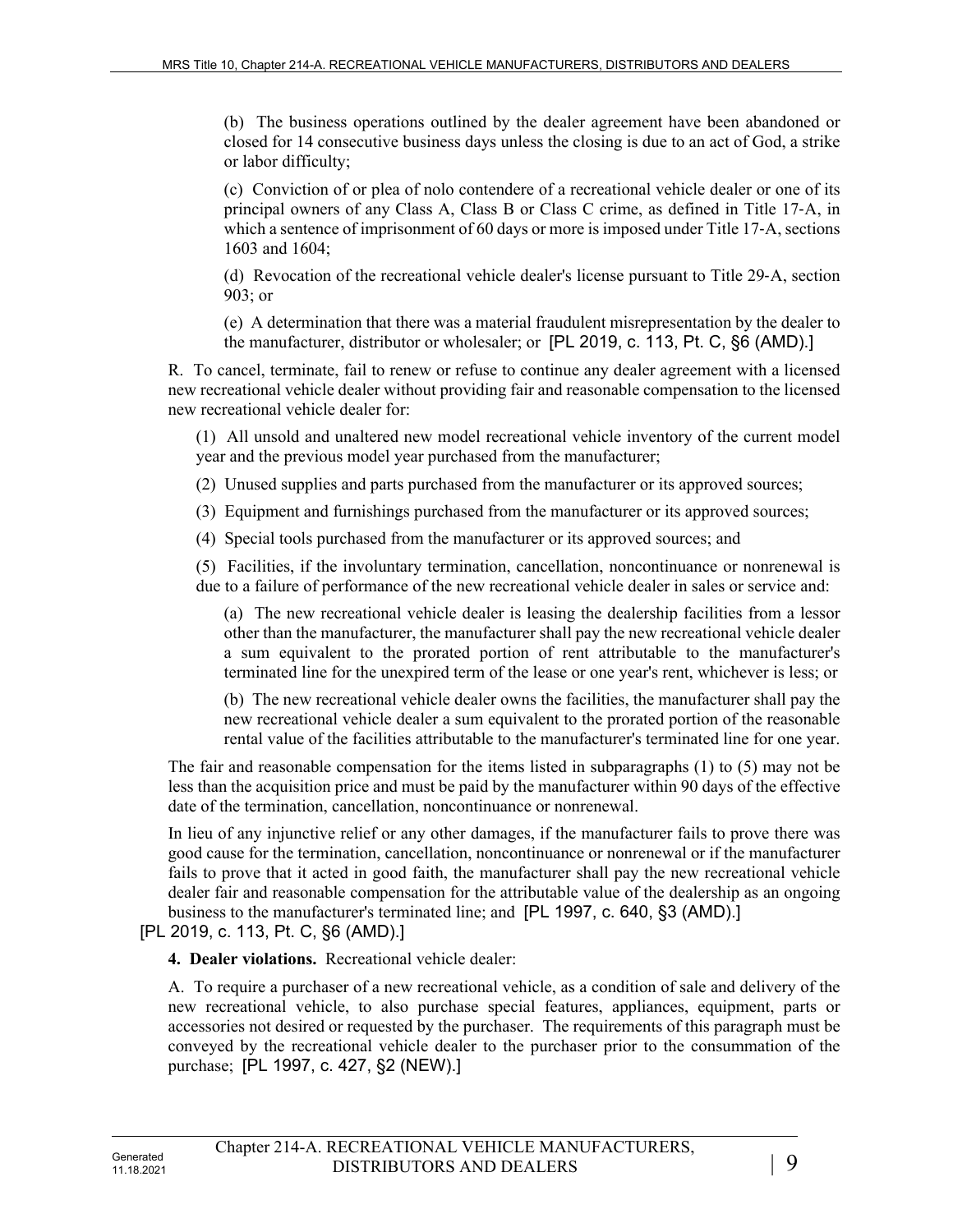B. To represent and sell as a new recreational vehicle any recreational vehicle that has been used and operated for demonstration purposes or is otherwise a used recreational vehicle; [PL 1997, c. 427, §2 (NEW).]

C. To resort to or use any false or misleading advertisement in connection with that dealer's business as a recreational vehicle dealer; or [PL 1997, c. 427, §2 (NEW).]

D. To fail to disclose conspicuously in writing the recreational vehicle dealer's policy relating to the return of a deposit received from any person. A dealer shall require that a person making a deposit sign the form on which the disclosure appears. [PL 1997, c. 427, §2 (NEW).]

### [PL 1997, c. 427, §2 (NEW).]

### SECTION HISTORY

PL 1997, c. 427, §2 (NEW). PL 1997, c. 640, §§1-3 (AMD). RR 2009, c. 2, §§17, 18 (COR). PL 2009, c. 562, §17 (AMD). PL 2019, c. 113, Pt. C, §6 (AMD).

### **§1434-A. Termination, cancellation and nonrenewal of a dealer agreement**

**1. Termination; cancellation; nonrenewal.** A manufacturer or distributor, directly or through an authorized officer, agent or employee, may terminate, cancel or fail to renew a dealer agreement with or without good cause. If the manufacturer or distributor terminates, cancels or fails to renew the dealer agreement without good cause, the manufacturer or distributor must comply with subsection 4. The manufacturer or distributor has the burden of showing good cause for terminating, canceling or failing to renew a dealer agreement. For purposes of determining whether there is good cause for the proposed action, any of the following factors may be considered in a proceeding:

A. The extent of the affected dealer's penetration in the area of sales responsibility; [PL 2009, c. 562, §18 (NEW).]

B. The nature and extent of the dealer's investment in the dealer's business; [PL 2009, c. 562, §18 (NEW).]

C. The adequacy of the dealer's service facilities, equipment, parts, supplies and personnel; [PL 2009, c. 562, §18 (NEW).]

D. The effect of the proposed action on the community; [PL 2009, c. 562, §18 (NEW).]

E. The extent and quality of the dealer's service under recreational vehicle warranties; [PL 2009, c. 562, §18 (NEW).]

F. The failure to follow agreed-upon procedures or standards related to the overall operation of the dealership; and [PL 2009, c. 562, §18 (NEW).]

G. The dealer's performance under the terms of its dealer agreement. [PL 2009, c. 562, §18 (NEW).]

[PL 2009, c. 562, §18 (NEW).]

**2. Notice to dealer; requirements.** Except as otherwise provided in this section, a manufacturer or distributor shall provide a dealer with at least 90 days' prior written notice of termination, cancellation or nonrenewal of a dealer agreement if the dealer agreement is being terminated for good cause.

A. A notice under this subsection must state all reasons for the proposed termination, cancellation or nonrenewal and must further state that if, within 30 days following receipt of the notice, the dealer provides to the manufacturer or distributor a written notice of intent to cure all claimed deficiencies, the dealer will then have 90 days following the manufacturer's or distributor's receipt of the notice to cure the deficiencies. If the deficiencies are cured within 90 days, the manufacturer's or distributor's notice is voided. If the dealer fails to provide the notice of intent to cure the deficiencies in the prescribed time period, the termination, cancellation or nonrenewal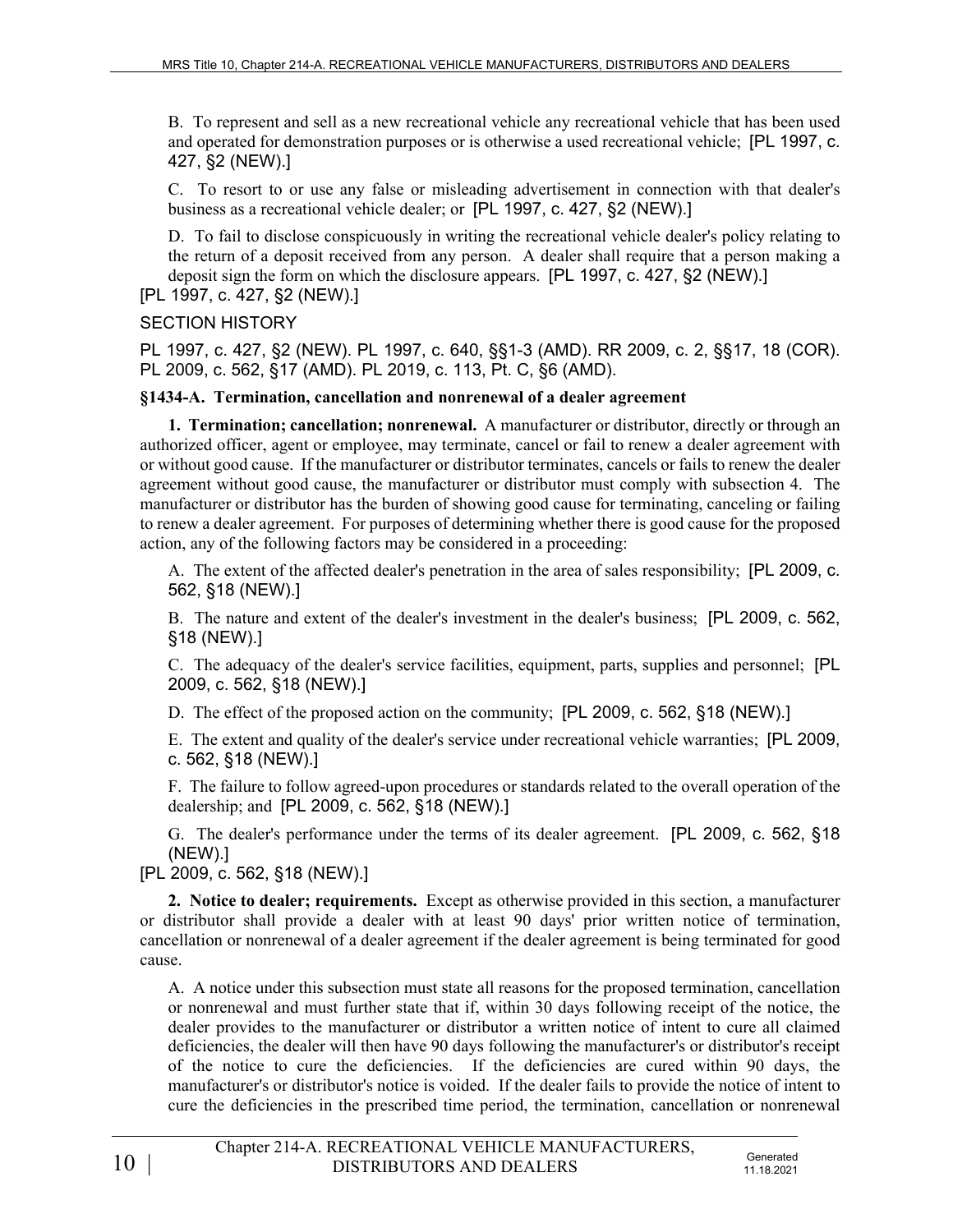takes effect 30 days after the dealer's receipt of the notice unless the dealer has new and untitled inventory on hand that may be disposed of pursuant to subsection 4. [PL 2009, c. 562, §18 (NEW).]

B. The notice period under this subsection may be reduced to not less than 30 days' prior written notice of termination, cancellation or nonrenewal if good cause exists. Good cause exists for purposes of this paragraph when:

(1) A dealer or one of its owners is convicted of or enters a plea of nolo contendere to murder or a Class A, Class B or Class C crime for which a sentence of imprisonment of one year or more is imposed under Title 17‑A, section 1603 or 1604;

(2) A dealer abandons or closes the dealer's business operations for 10 consecutive business days unless the closing is due to an act of God, strike, labor difficulty or other cause over which the dealer has no control;

(3) There is a significant misrepresentation by the dealer materially affecting the business relationship between the dealer and the manufacturer or distributor;

(4) The dealer's license has been suspended or revoked or has not been renewed;

(5) There is a declaration by the dealer of bankruptcy or insolvency or the occurrence of an assignment for the benefit of creditors or bankruptcy; or

(6) A dealer fails to notify in writing the manufacturer or distributor at least 30 days prior to entering into a dealer agreement with a manufacturer or distributor of a competing, similar line make.

The notice requirements of this paragraph do not apply if the reason for termination, cancellation or nonrenewal is the dealer's insolvency, the occurrence of an assignment for the benefit of creditors or the dealer's bankruptcy. [PL 2019, c. 113, Pt. C, §7 (AMD).]

[PL 2019, c. 113, Pt. C, §7 (AMD).]

**3. Notice to manufacturer or distributor; requirement.** A dealer may terminate, cancel or refuse to renew a dealer agreement with or without good cause by giving 30 days' written notice to the manufacturer or distributor.

A. If the termination, cancellation or refusal to renew is for good cause, the notice must state all reasons for the proposed termination, cancellation or nonrenewal and must further state that if, within 30 days following receipt of the notice, the manufacturer or distributor provides to the dealer a written notice of intent to cure all claimed deficiencies, the manufacturer or distributor will then have 90 days following receipt of the original notice to cure the deficiencies. If the deficiencies are cured within 90 days, the dealer's notice is voided. If the manufacturer or distributor fails to provide the notice of intent to cure the deficiencies in the time period prescribed in the original notice of termination, cancellation or nonrenewal, the pending termination, cancellation or nonrenewal takes effect 30 days after the manufacturer's or distributor's receipt of the original notice. [PL 2009, c. 562, §18 (NEW).]

B. If the dealer terminates, cancels or fails to renew the dealer agreement without good cause, subsection 4 does not apply. If the dealer terminates, cancels or fails to renew the dealer agreement with good cause, subsection 4 applies. The dealer has the burden of showing good cause. [PL 2009, c. 562, §18 (NEW).]

C. For purposes of this subsection, good cause for termination, cancellation or nonrenewal exists when:

(1) A manufacturer or distributor is convicted of, or enters a plea of nolo contendere to, murder or a Class A, Class B or Class C crime for which a sentence of imprisonment of one year or more is imposed under Title 17‑A, section 1603 or 1604;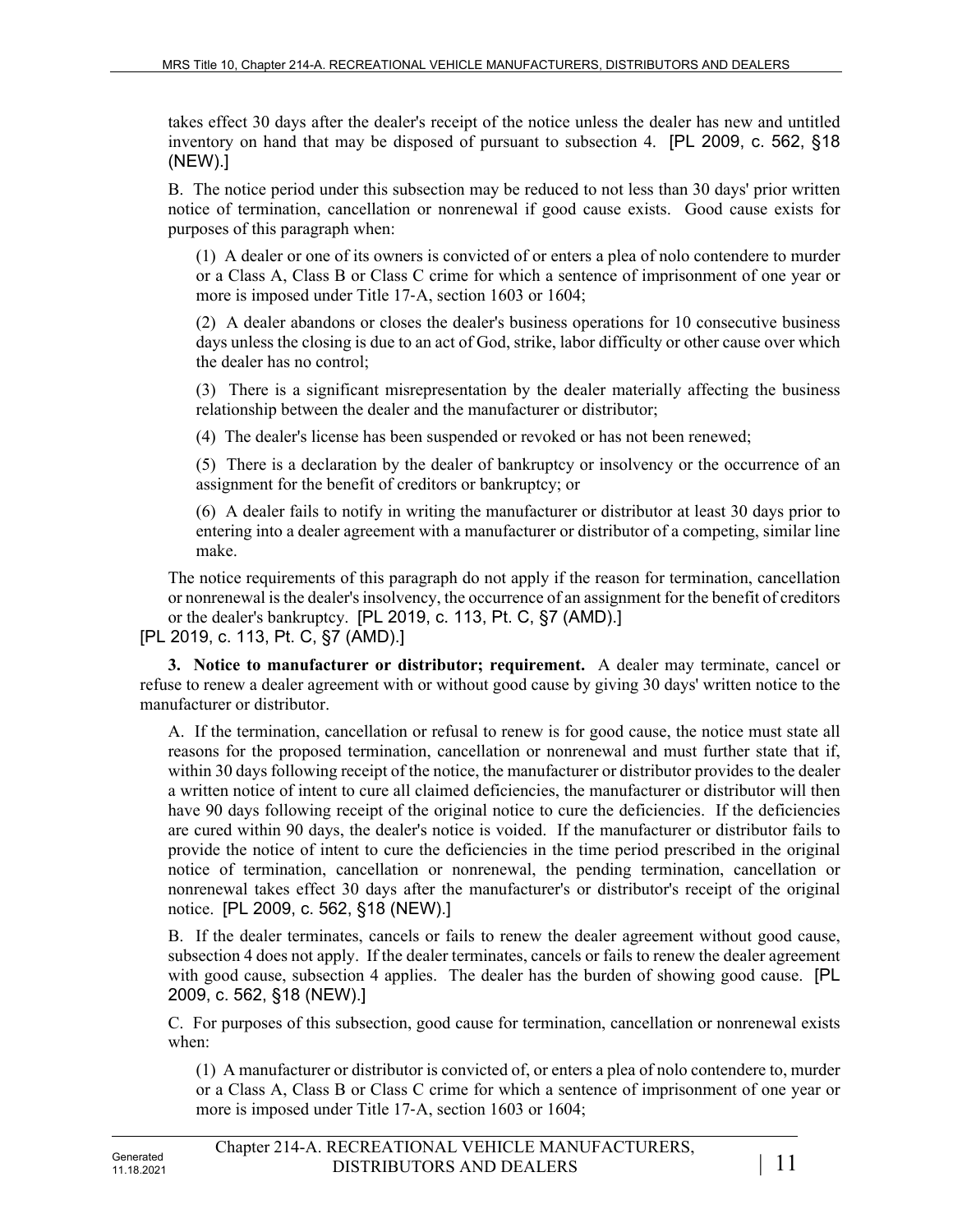(2) The business operations of the manufacturer or distributor have been abandoned or closed for 10 consecutive business days, unless the closing is due to an act of God, strike, labor difficulty or other cause over which the manufacturer or distributor has no control;

(3) There is a significant misrepresentation by the manufacturer or distributor materially affecting the business relationship between the dealer and the manufacturer or distributor; or

(4) There is a declaration by the manufacturer or distributor of bankruptcy or insolvency or the occurrence of an assignment for the benefit of creditors or bankruptcy. [PL 2019, c. 113, Pt. C, §8 (AMD).]

## [PL 2019, c. 113, Pt. C, §8 (AMD).]

**4. Repurchase of inventory.** If the dealer agreement is terminated, canceled or not renewed by the manufacturer or distributor without good cause, or if the dealer terminates or cancels the dealer agreement for good cause and the manufacturer or distributor fails to cure the claimed deficiencies, the manufacturer or distributor shall, at the election of the dealer and within 45 days after termination, cancellation or nonrenewal, repurchase:

A. All new, untitled recreational vehicles that were acquired from the manufacturer or distributor within 12 months before the effective date of the termination, cancellation or nonrenewal that have not been used, except for demonstration purposes, and that have not been damaged, at 100% of the net invoice cost, including transportation, less applicable rebates and discounts to the dealer. If any of the vehicles repurchased pursuant to this subsection are damaged, but do not trigger a consumer disclosure requirement, the amount due the dealer is reduced by the cost to repair the vehicle. Damage prior to delivery to the dealer that is disclosed at the time of delivery does not disqualify repurchase under this paragraph; [PL 2009, c. 562, §18 (NEW).]

B. All undamaged accessories and proprietary parts sold to the dealer for resale within the 12 months prior to termination, cancellation or nonrenewal, if contained in the original packaging, at 105% of the original net price paid to the manufacturer or distributor to compensate the dealer for handling, packing and shipping the accessories or parts; and [PL 2009, c. 562, §18 (NEW).]

C. All properly functioning diagnostic equipment, special tools, current signs and other equipment and machinery at 100% of the dealer's net cost plus freight, destination, delivery and distribution charges and sales taxes, if any, if purchased by the dealer within 5 years before termination, cancellation or nonrenewal upon the manufacturer's or distributor's request and the dealer establishes that the items can no longer be used in the normal course of the dealer's ongoing business. The manufacturer or distributor shall pay the dealer within 30 days after receipt of the returned items. [PL 2009, c. 562, §18 (NEW).]

[PL 2009, c. 562, §18 (NEW).]

## SECTION HISTORY

PL 2009, c. 562, §18 (NEW). PL 2019, c. 113, Pt. C, §§7, 8 (AMD).

## **§1435. Limitations on establishing or relocating dealerships**

A new recreational vehicle dealership may not be established and an existing recreational vehicle dealership may not be relocated, except as follows. [PL 1997, c. 427, §2 (NEW).]

**1. Notification.** If a manufacturer seeks to enter into a dealer agreement establishing an additional new recreational vehicle dealership or relocating an existing new recreational vehicle dealership, within or into a relevant market area where the same line make is already represented, the manufacturer shall notify, in writing, each new recreational vehicle dealer in the line make in the relevant market area of the intention to establish an additional dealership or to relocate an existing dealership within or into that market area. The relevant market area is a radius of 15 miles around an existing dealership in the following cities: Augusta, Auburn, Bangor, Biddeford, Brewer, Falmouth, Lewiston, Portland, Saco,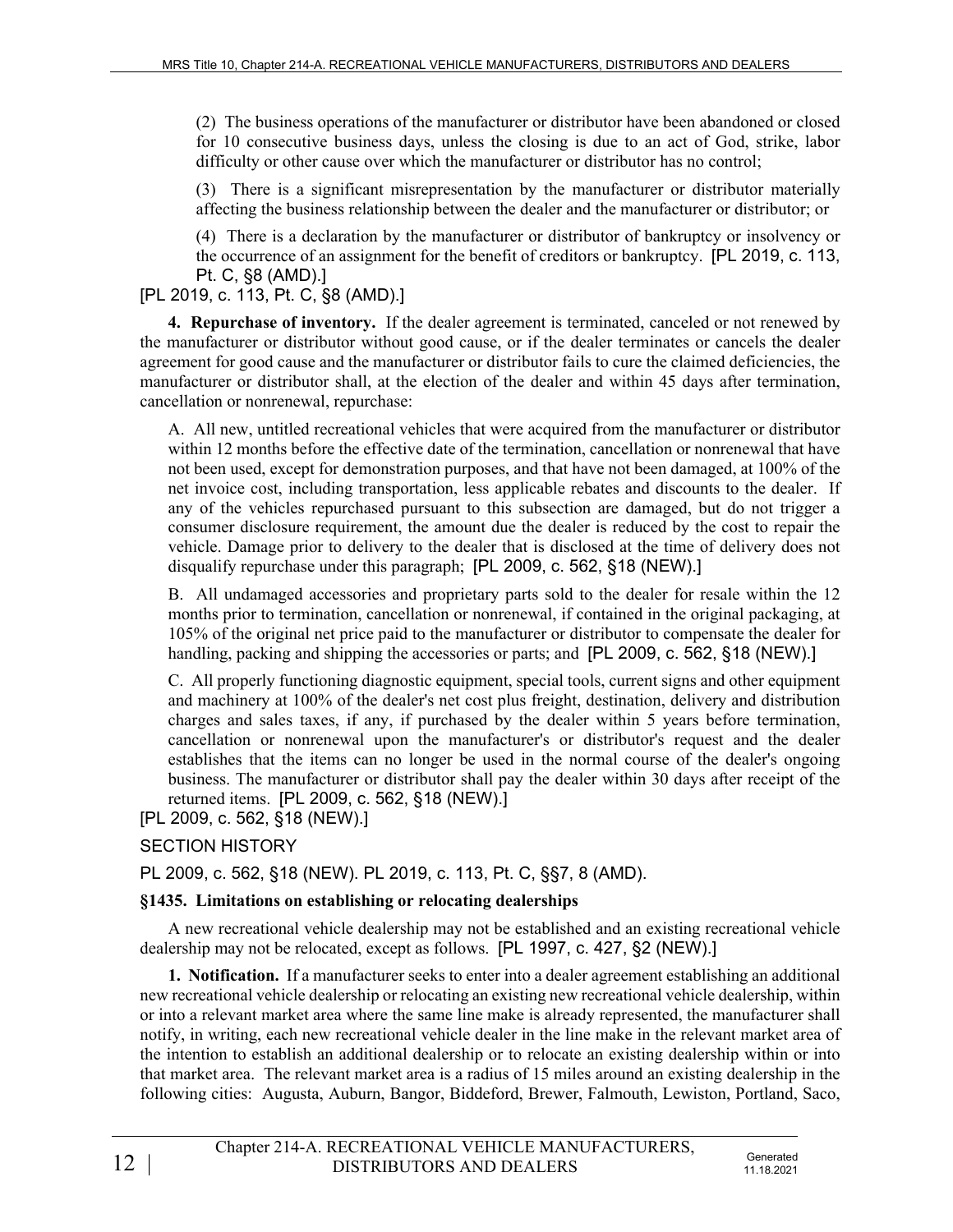South Portland, Waterville and Westbrook. The relevant market area is a radius of 30 miles around all other existing dealerships.

Within 30 days of receiving the notice or within 30 days after the end of any appeal procedure provided by the manufacturer, a new recreational vehicle dealership may file a complaint in the Superior Court of the county in which the dealership is located, protesting the establishment or relocation of the new recreational vehicle dealership. When a complaint is filed, the manufacturer may not establish or relocate the proposed new recreational vehicle dealership until a hearing has been held on the merits of establishing or relocating that recreational vehicle dealership, and that dealership may not be established or relocated if the court has determined that there is good cause for not permitting the new recreational vehicle dealership. For the purposes of this section, the reopening in a relevant market area of a new recreational vehicle dealership that has not been in operation for one year or more is considered the establishment of an additional new recreational vehicle dealership. [PL 1997, c. 427, §2 (NEW).]

**2. Good cause.** In determining whether good cause has been established for not entering into a new dealer agreement or relocating an additional dealer for the same line make, the court shall take into consideration the existing circumstances, including, but not limited to:

A. The permanency of the investment of both the existing and proposed new recreational vehicle dealers; [PL 1997, c. 427, §2 (NEW).]

B. The effect on the retail new recreational vehicle business and the public in the relevant market area; [PL 1997, c. 427, §2 (NEW).]

C. Whether it is injurious or beneficial to the public for an additional new recreational vehicle dealer to be established; [PL 1997, c. 427, §2 (NEW).]

D. Whether the new recreational vehicle dealers of the same line make in that relevant market area are providing adequate competition and convenient consumer care for the recreational vehicles of the line make in that market area that includes the adequacy of recreational vehicle sales and service facilities, equipment, supply of recreational vehicle parts and qualified service personnel; [PL 1997, c. 427, §2 (NEW).]

E. Whether the establishment of an additional new recreational vehicle dealership would increase competition and be in the public interest; and [PL 1997, c. 427, §2 (NEW).]

F. The effect on the establishing or relocating dealer as a result of not being permitted to establish or relocate. [PL 1997, c. 427, §2 (NEW).]

[PL 1997, c. 427, §2 (NEW).]

SECTION HISTORY

PL 1997, c. 427, §2 (NEW).

## **§1436. Transportation damages**

**1. Liability of new dealer after acceptance.** Notwithstanding the terms, provisions or conditions of any agreement or dealer agreement, the new recreational vehicle dealer is solely liable for damages to new recreational vehicles after acceptance from the carrier and before delivery to the ultimate purchaser.

[PL 1997, c. 427, §2 (NEW).]

**2. Liability of manufacturer.** Notwithstanding the terms, provisions or conditions of any agreement or dealer agreement, the manufacturer is liable for all damages to recreational vehicles before delivery to a carrier or transporter.

[PL 1997, c. 427, §2 (NEW).]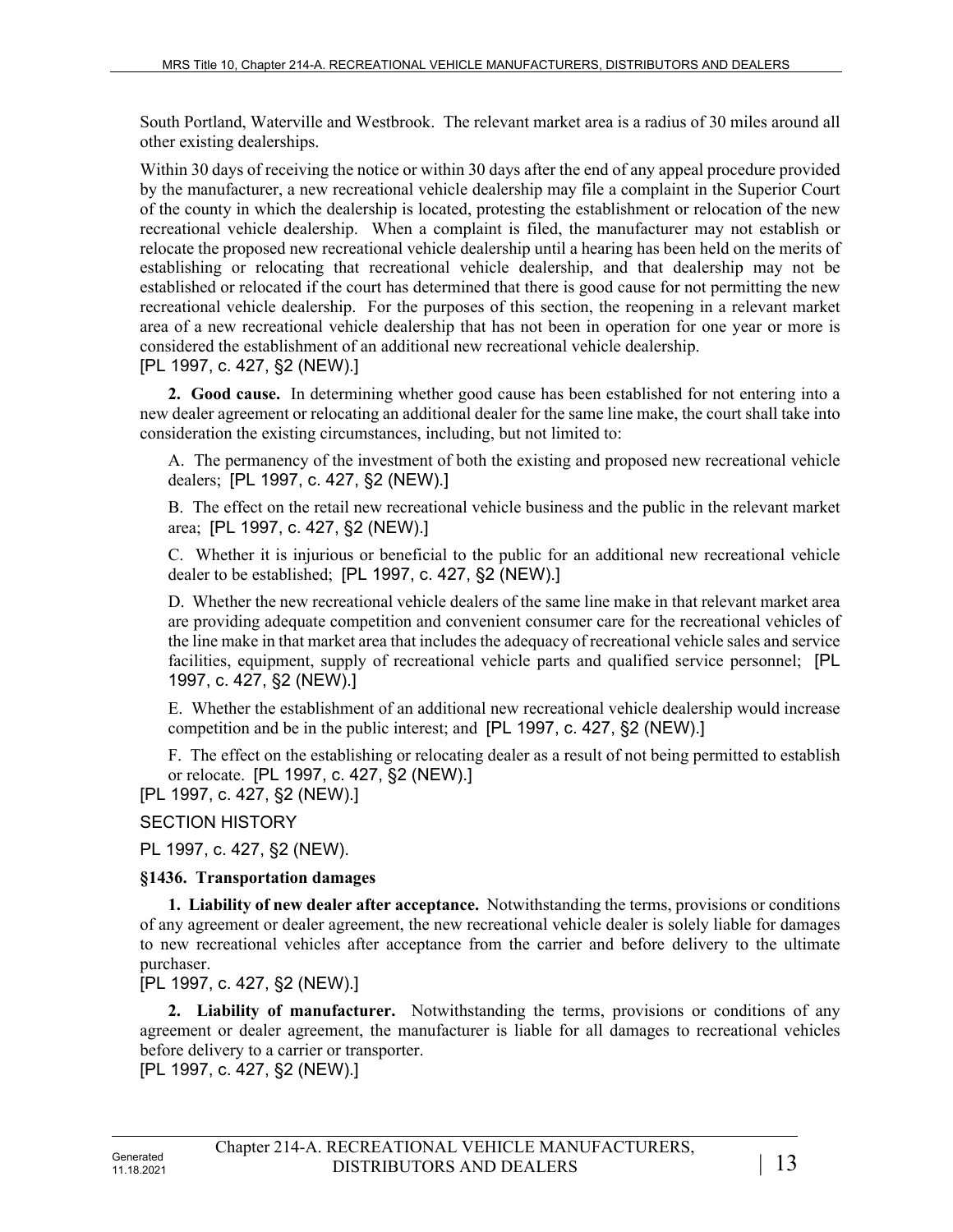**3. Additional liability of dealer.** The new recreational vehicle dealer is liable for damages to new recreational vehicles after delivery to the carrier only if the dealer selects the method of transportation, mode of transportation and the carrier. In all other instances, the manufacturer is liable for carrierrelated new recreational vehicle damage, as long as the new recreational vehicle dealer annotates the bill of lading or other carrier document indicating damages observed at the time of delivery to the new recreational vehicle dealer and promptly notifies the manufacturer of any concealed damage discovered after delivery.

[PL 1997, c. 427, §2 (NEW).]

### SECTION HISTORY

PL 1997, c. 427, §2 (NEW).

### **§1437. Survivorship**

**1. Right of family member.** The right of a designated family member to succeed in dealer ownership is governed by the following provisions.

A. Any designated family member of a deceased or incapacitated new recreational vehicle dealer who has been designated as successor to that dealer in writing to the manufacturer may succeed the dealer in the ownership or operation of the dealership under the existing dealer agreement or distribution agreement if the designated family member gives the manufacturer of new recreational vehicles a written notice of the intention to succeed to the dealership within 90 days of the dealer's death or incapacity. The designated family member may not succeed the dealer if there exists good cause for refusal to honor the succession on the part of the manufacturer. [PL 2009, c. 562, §19 (AMD).]

B. The manufacturer may request and the designated family member shall provide, upon the request, on forms provided for that purpose by the manufacturer, personal and financial data that is reasonably necessary to determine whether the succession may be honored. [PL 1997, c. 427, §2 (NEW).]

[PL 2009, c. 562, §19 (AMD).]

**2. Refusal to honor; notice required.** The refusal to honor the right of the designated family member to succeed in dealer ownership is governed by the following provisions.

A. If a manufacturer, distributor, factory branch, factory representative or importer believes that good cause exists for refusing to honor the succession to the ownership and operation of a dealership by a designated family member of a deceased or incapacitated new recreational vehicle dealer under the existing dealer agreement, the manufacturer, within 60 days of receipt of the information requested in subsection 1, paragraph B, may serve upon the designated family member notice of its refusal to honor the succession or its intent to discontinue the existing dealer agreement with the dealership. A discontinuance may not take place sooner than 90 days from the date the notice is served. [PL 1997, c. 427, §2 (NEW).]

B. The notice must state the specific grounds for the refusal to honor the succession and of the intent to discontinue the existing dealer agreement with the dealership no sooner than 90 days from the date the notice is served. [PL 1997, c. 427, §2 (NEW).]

C. If notice of refusal and discontinuance is not served upon the designated family member in a timely manner, the dealer agreement continues in effect and is subject to termination only as otherwise permitted by this section. [PL 1997, c. 427, §2 (NEW).]

[PL 1997, c. 427, §2 (NEW).]

**3. Written designation of succession unaffected.** This section does not preclude a new recreational vehicle dealer from designating any person, by written instrument filed with the manufacturer, as that dealer's successor.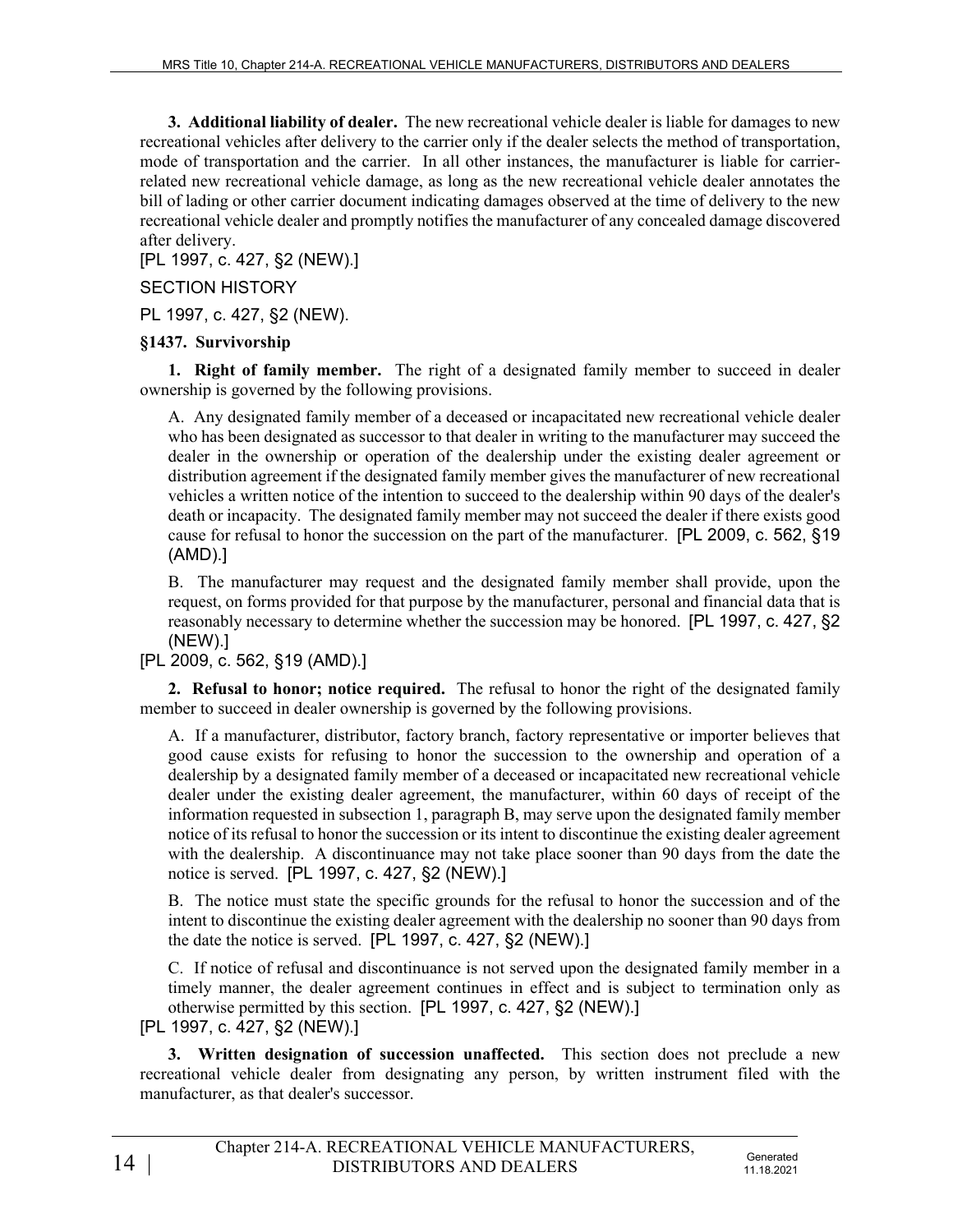# [PL 1997, c. 427, §2 (NEW).]

### SECTION HISTORY

PL 1997, c. 427, §2 (NEW). PL 2009, c. 562, §19 (AMD).

### **§1438. Delivery and preparation obligations; product liability and implied warranty complaints**

A manufacturer shall specify to the dealer the delivery and preparation obligations of its recreational vehicle dealers prior to delivery of new recreational vehicles to retail buyers. The delivery and preparation obligations of its recreational vehicle dealers and a schedule of the compensation to be paid to its recreational vehicle dealers for the work and services the dealers are required to perform in connection with the delivery and preparation are the dealer's only responsibility for product liability between that dealer and that manufacturer. The compensation stated in the schedule must be reasonable. [PL 1997, c. 427, §2 (NEW).]

In any action or claim brought against the recreational vehicle dealer on a product liability complaint in which it is later determined that the manufacturer is liable, the dealer is entitled to receive from the manufacturer its reasonable costs and attorney's fees incurred in defending the claim or action. [PL 1997, c. 427, §2 (NEW).]

In any action or claim brought against the recreational vehicle dealer on a breach of implied warranty complaint in which it is later determined that the manufacturer is liable, the dealer is entitled to receive from the manufacturer the dealer's reasonable costs and attorney's fees incurred in defending the claim or action. In any implied warranty action, a dealer has the rights of a buyer under Title 11, section 2-607, subsection (5). [PL 1997, c. 427, §2 (NEW).]

The court shall consider the recreational vehicle dealer's share in the responsibility for the damages in awarding costs and attorney's fees. [PL 1997, c. 427, §2 (NEW).]

#### SECTION HISTORY

PL 1997, c. 427, §2 (NEW).

**§1439. Warranty**

#### **(REPEALED)**

SECTION HISTORY

PL 1997, c. 427, §2 (NEW). PL 2009, c. 562, §20 (RP).

#### **§1439-A. Warranty**

#### **1. Warranty obligations.** A warrantor shall:

A. Specify in writing to a dealer the dealer's obligations, if any, for preparation, delivery and warranty service on products covered by the warrantor; [PL 2009, c. 562, §21 (NEW).]

B. Compensate the dealer for warranty service required of a dealer by the warrantor; and [PL 2009, c. 562, §21 (NEW).]

C. Provide a dealer the schedule of compensation to be paid and the time allowances for the performance of any work and service. The schedule of compensation must include reasonable compensation for diagnostic work as well as warranty labor. [PL 2009, c. 562, §21 (NEW).] [PL 2009, c. 562, §21 (NEW).]

**2. Time allowances; reasonable compensation.** Time allowances set by the manufacturer for the diagnosis and performance of warranty labor must be reasonable for the work to be performed. In the determination of what constitutes reasonable compensation under this section, the principal factor to be given consideration is the actual retail labor rate being charged by the dealers in the community in which the dealer is doing business. The compensation of a dealer for warranty labor may not be less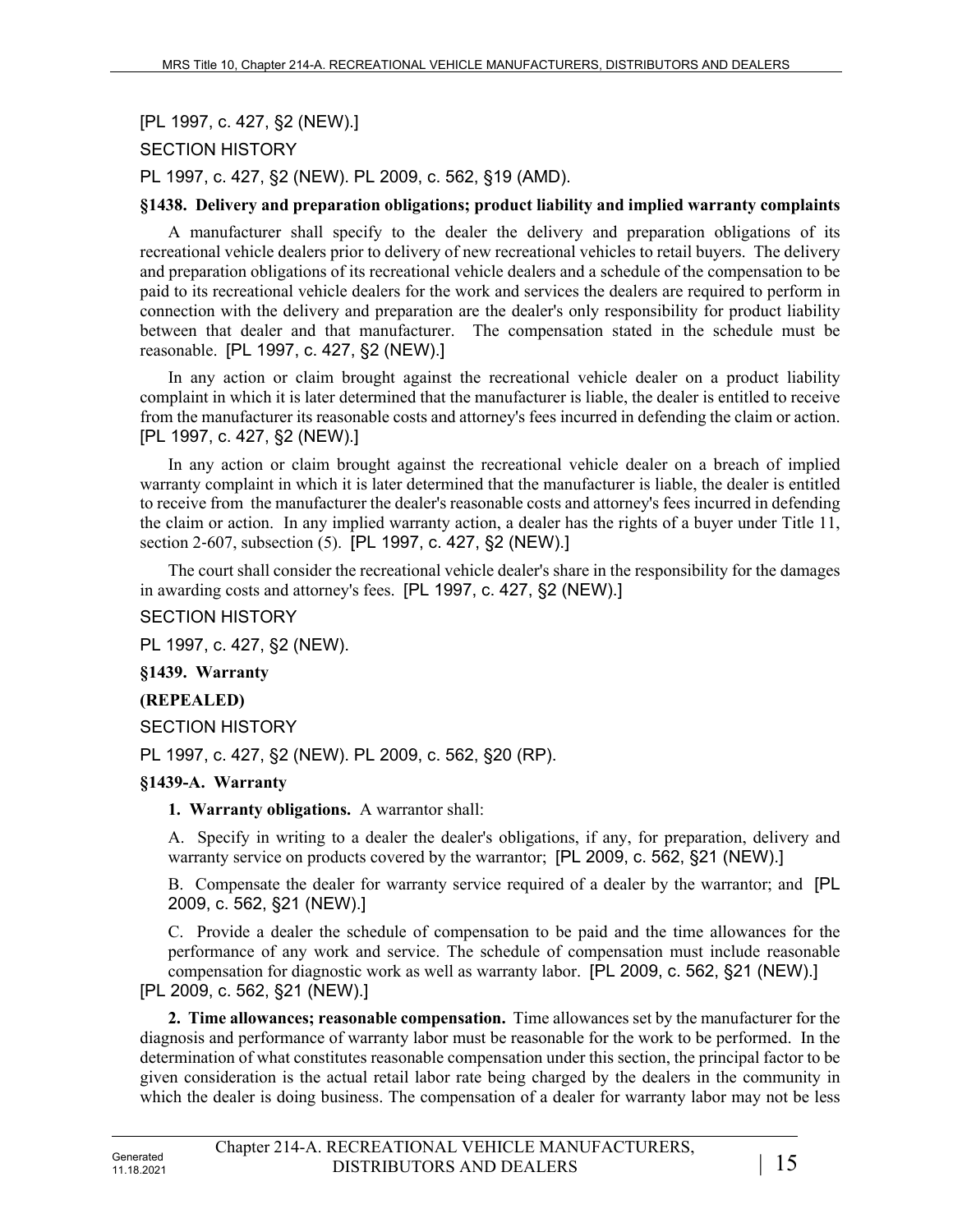than the average retail labor rates actually charged by the dealer for like nonwarranty labor as long as those rates are reasonable.

[PL 2009, c. 562, §21 (NEW).]

**3. Reimbursement for warranty parts.** A warrantor shall reimburse a dealer for warranty parts at actual wholesale cost plus a minimum 30% handling charge and the cost, if any, of freight to return warranty parts to the warrantor.

[PL 2009, c. 562, §21 (NEW).]

**4. Audits.** A warrantor may conduct warranty audits of dealer records on a reasonable basis, and dealer claims for warranty compensation may not be denied except for cause, such as performance of nonwarranty repairs, material noncompliance with the warrantor's published policies and procedures, lack of material documentation, fraud or misrepresentation.

[PL 2009, c. 562, §21 (NEW).]

**5. Claims.** A dealer shall submit warranty claims within 45 days after completing warranty service and repairs.

[PL 2009, c. 562, §21 (NEW).]

**6. Notice for inability to perform warranty repairs.** A dealer shall immediately notify the warrantor orally or in writing if the dealer is unable to perform any warranty repairs within 10 days of receipt of an oral or written complaint from a customer.

[PL 2009, c. 562, §21 (NEW).]

**7. Claims not approved.** A warrantor shall approve or disapprove a warranty claim in writing within 45 days after the date of submission by a dealer in the manner and form prescribed by the warrantor. Claims not specifically disapproved in writing within 45 days are deemed to be approved and must be paid within 60 days of submission.

[PL 2009, c. 562, §21 (NEW).]

**8. Duties of warrantor.** A warrantor:

A. Shall perform its warranty obligations under this subsection with respect to its warranted products; [PL 2009, c. 562, §21 (NEW).]

B. Shall include in written notices of factory campaigns to recreational vehicle owners and dealers the expected date by which necessary parts and equipment, including tires and chassis or chassis parts, will be available to dealers to perform the campaign work. The warrantor may ship parts to the dealer to effect the campaign work, and, if such parts are in excess of the dealer's requirements, the dealer may return unused parts to the warrantor for credit after completion of the campaign; [PL 2009, c. 562, §21 (NEW).]

C. Shall compensate dealers for authorized repairs performed by the dealer on merchandise damaged in manufacture or transit to the dealer, if the carrier is designated by the warrantor, factory branch, distributor or distributor branch; [PL 2009, c. 562, §21 (NEW).]

D. Shall compensate dealers in accordance with the schedule of compensation provided to the dealer pursuant to subsection 1, paragraph C if the work or service is performed in a timely and competent manner; [PL 2009, c. 562, §21 (NEW).]

E. May not intentionally misrepresent in any way to a purchaser of a recreational vehicle that warranties with respect to the manufacture, performance or design of the vehicle are made by the dealer as warrantor or cowarrantor; and [PL 2009, c. 562, §21 (NEW).]

F. May not require a dealer to make warranties to customers in any manner related to the manufacture of the recreational vehicle. [PL 2009, c. 562, §21 (NEW).] [PL 2009, c. 562, §21 (NEW).]

**9. Duties of dealer.** A dealer: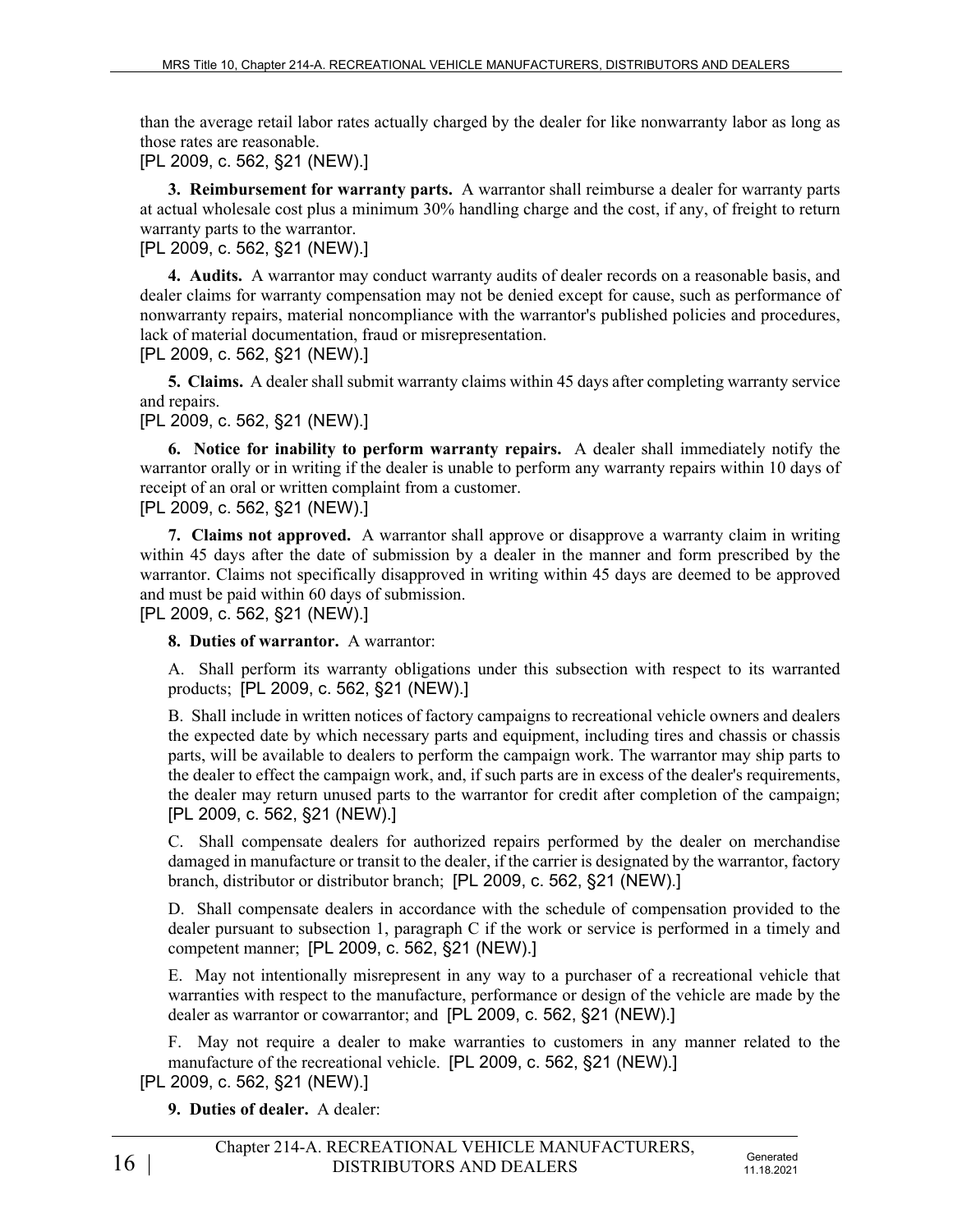A. Shall perform predelivery inspection functions, as specified by the warrantor, in a competent and timely manner; [PL 2009, c. 562, §21 (NEW).]

B. Shall perform warranty service or work authorized by the warrantor in a competent and timely manner on any transient customer's vehicle of the same line make or as otherwise authorized by the warrantor; [PL 2009, c. 562, §21 (NEW).]

C. Shall accurately document the time spent completing each repair, the total number of repair attempts conducted on a single vehicle and the number of repair attempts for the same repair conducted on a single vehicle; [PL 2009, c. 562, §21 (NEW).]

D. Shall notify the warrantor within 10 days of a 2nd repair attempt that impairs the use, value or safety of a vehicle; [PL 2009, c. 562, §21 (NEW).]

E. Shall maintain written records, including a customer's signature, regarding the amount of time a vehicle is stored for the customer's convenience during a repair; and [PL 2009, c. 562, §21 (NEW).]

F. May not make fraudulent warranty claims or misrepresent the terms of a warranty. [PL 2009, c. 562, §21 (NEW).]

[PL 2009, c. 562, §21 (NEW).]

**10. Manufacturer audit of claims.** A manufacturer is permitted to audit claims within an 18 month period from the date the claim was paid or credit issued by the manufacturer and to charge back any false or unsubstantiated claims. If there is evidence of fraud, this subsection does not limit the right of the manufacturer to audit for longer periods and charge back for any fraudulent claim. [PL 2009, c. 562, §21 (NEW).]

SECTION HISTORY

PL 2009, c. 562, §21 (NEW).

## **§1440. Mediation and arbitration of manufacturer; dealer disputes**

## **(REPEALED)**

SECTION HISTORY

PL 1997, c. 427, §2 (NEW). PL 2009, c. 562, §22 (RP).

## **§1440-A. Mediation**

**1. Mediation.** A dealer, manufacturer, distributor or warrantor injured by another party's violation of this chapter may bring an action pursuant to section 1447. Prior to bringing an action under section 1447, the party bringing the action for an alleged violation must serve a written demand for mediation upon the offending party.

A. The demand for mediation under this section must be served upon the other party via certified mail at the address stated within the agreement among the parties. [PL 2009, c. 562, §23 (NEW).]

B. The demand for mediation under this section must contain a brief statement of the dispute and the relief sought by the party filing the demand. [PL 2009, c. 562, §23 (NEW).]

C. Within 20 days after the date a demand for mediation under this section is served, the parties shall mutually select an independent certified mediator and meet with that mediator for the purpose of attempting to resolve the dispute. The meeting place must be in this State in a location selected by the mediator. The mediator may extend the date of the meeting for good cause shown by either party or upon stipulation of both parties. [PL 2009, c. 562, §23 (NEW).]

D. The service of a demand for mediation under this section tolls the time for the filing of any complaint, petition, protest or other action under this chapter until representatives of both parties have met with a mutually selected mediator for the purpose of attempting to resolve the dispute. If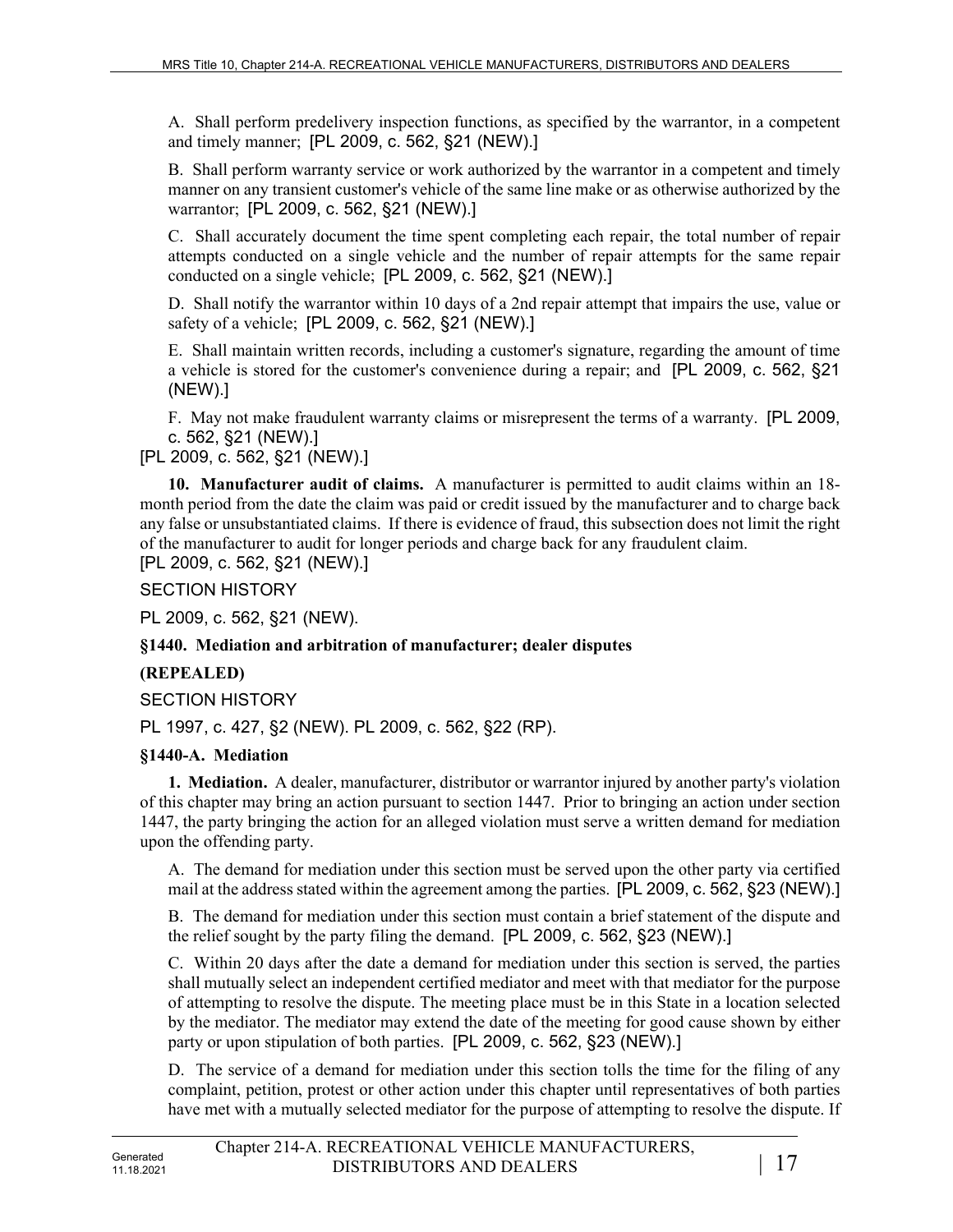a complaint, petition, protest or other action is filed before that meeting, the court shall enter an order suspending the proceeding or action until the mediation meeting has occurred and may, upon written stipulation of all parties to the proceeding or action that they wish to continue to mediate under this section, enter an order suspending the proceeding or action for as long a period as the court considers appropriate. [PL 2009, c. 562, §23 (NEW).]

E. The parties to the mediation under this section must bear their own costs for attorney's fees and divide equally the cost of the mediator. [PL 2009, c. 562, §23 (NEW).]

[PL 2009, c. 562, §23 (NEW).]

### SECTION HISTORY

PL 2009, c. 562, §23 (NEW).

### **§1440-B. Indemnification**

**1. Warrantor.** A warrantor shall indemnify and hold harmless its dealer against any losses or damages to the extent such losses or damages are caused by the negligence or willful misconduct of the warrantor. The dealer shall provide to the warrantor notice of a pending lawsuit or similar proceeding in which such allegations are made within 10 days after receiving the notice. [PL 2009, c. 562, §24 (NEW).]

**2. Dealer.** A dealer shall indemnify and hold harmless its warrantor against any losses or damages to the extent such losses or damages are caused by the negligence or willful misconduct of the dealer. The warrantor shall provide to the dealer notice of a pending lawsuit or similar proceeding in which such allegations are made within 10 days after receiving the notice.

[PL 2009, c. 562, §24 (NEW).]

SECTION HISTORY

PL 2009, c. 562, §24 (NEW).

**§1441. Unreasonable restrictions**

**(REPEALED)**

SECTION HISTORY

PL 1997, c. 427, §2 (NEW). PL 2009, c. 562, §25 (RP).

**§1442. Covered under written or oral agreements**

**(REPEALED)**

SECTION HISTORY

PL 1997, c. 427, §2 (NEW). PL 2009, c. 562, §26 (RP).

**§1442-A. Written agreements; designated territories**

**1. Prohibition.** A manufacturer or distributor may not sell a recreational vehicle in this State to or through a dealer without having first entered into a dealer agreement with the dealer that has been signed by both parties.

[PL 2009, c. 562, §27 (NEW).]

**2. Designation of area of sales responsibility.** A manufacturer shall designate the area of sales responsibility assigned to a dealer in the dealer agreement and may not change the area or contract with another dealer for sale of the same line make in the area during the duration of the agreement. If, subsequent to entering into a dealer agreement, a dealer enters into an agreement to sell any competing recreational vehicles, or enters into an agreement to increase a preexisting commitment to sell any competing recreational vehicles, a manufacturer may revise the area of sales responsibility designated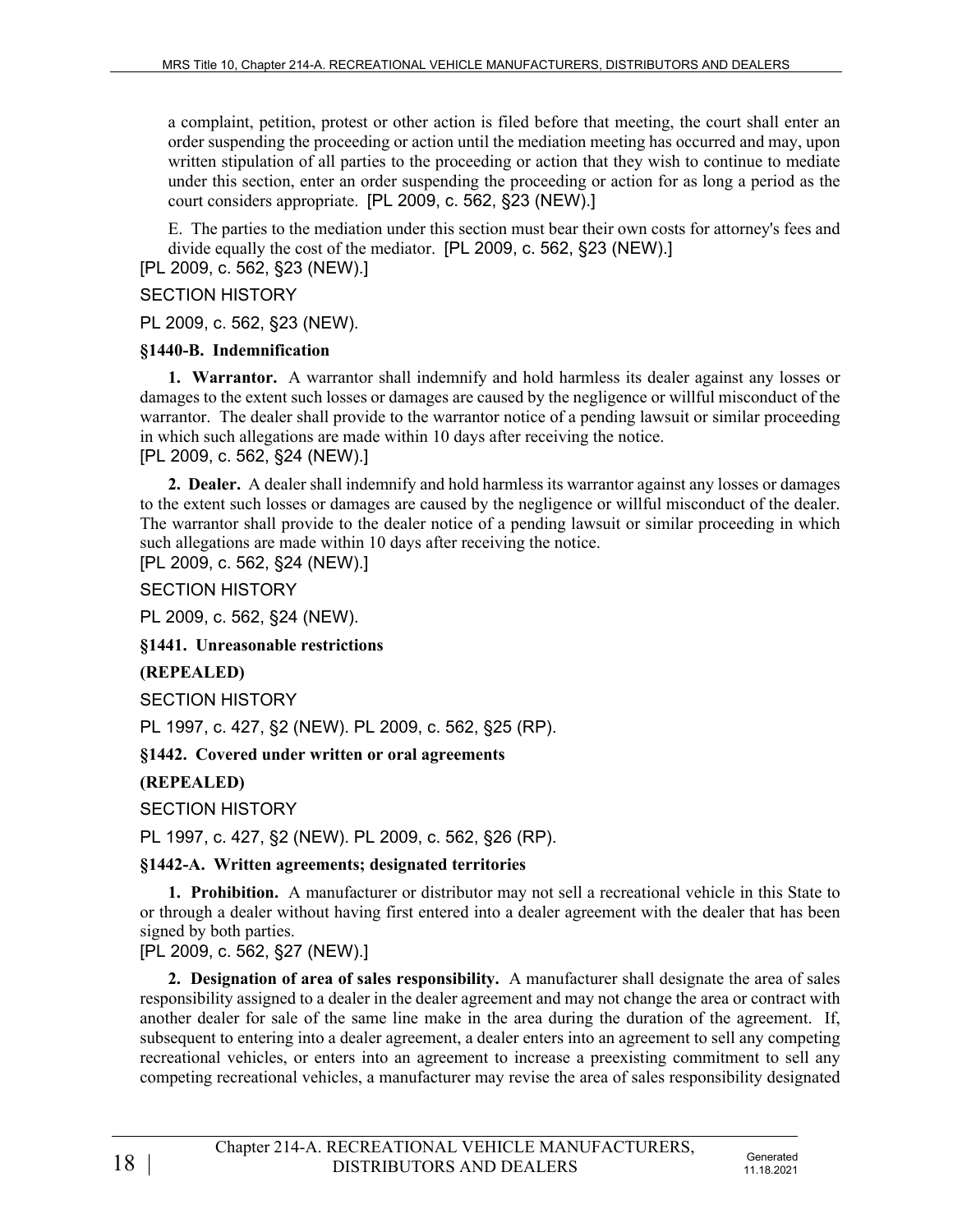in the dealer agreement if the market penetration of the manufacturer's products is compromised by the dealer's subsequent agreements.

[PL 2009, c. 562, §27 (NEW).]

**3. Change of area of sales responsibility.** The area of sales responsibility may not be changed until one year after the execution of the dealer agreement. The consent of both parties is required to change the dealer agreement.

[PL 2009, c. 562, §27 (NEW).]

**4. Sale of new recreational vehicles.** A dealer may not sell a new recreational vehicle in this State without having first entered into a dealer agreement with a manufacturer or distributor that has been signed by both parties.

[PL 2009, c. 562, §27 (NEW).]

SECTION HISTORY

PL 2009, c. 562, §27 (NEW).

**§1443. Dealership interest; vested rights**

#### **(REPEALED)**

SECTION HISTORY

PL 1997, c. 427, §2 (NEW). PL 2009, c. 562, §28 (RP).

**§1444. Dealer's right to associate**

Any dealer has the right of free association with other dealers for any lawful purpose. [PL 1997, c. 427, §2 (NEW).]

### SECTION HISTORY

PL 1997, c. 427, §2 (NEW).

#### **§1445. Discounts and other inducements**

In connection with a sale of a recreational vehicle or vehicles to the State or to any political subdivision of the State, a manufacturer may not offer discounts, refunds or any other similar type of inducement to a dealer without making the same offer or offers to all its dealers within the relevant market area. If inducements are made, the manufacturer shall give simultaneous notice of those inducements to all of its dealers within the relevant market area. [PL 1997, c. 427, §2 (NEW).]

#### SECTION HISTORY

PL 1997, c. 427, §2 (NEW).

## **§1446. Public policy**

A contract or part of a contract or practice under a contract in violation of any provision of this chapter is against public policy and is void and unenforceable. An existing contract or part of a contract or practice in violation of any provision of this chapter is against public policy and is void and unenforceable to the extent that it is in conflict with this chapter. [PL 1997, c. 427, §2 (NEW).]

## SECTION HISTORY

PL 1997, c. 427, §2 (NEW).

#### **§1447. Civil remedies**

Any manufacturer, warrantor, dealer or recreational vehicle dealer who has been damaged by reason of a violation of a provision of this chapter may bring an action to enjoin a person from acting as a dealer without being properly licensed, from violating or continuing to violate any of the provisions of this chapter, or from failing or refusing to comply with the requirements of this chapter, and to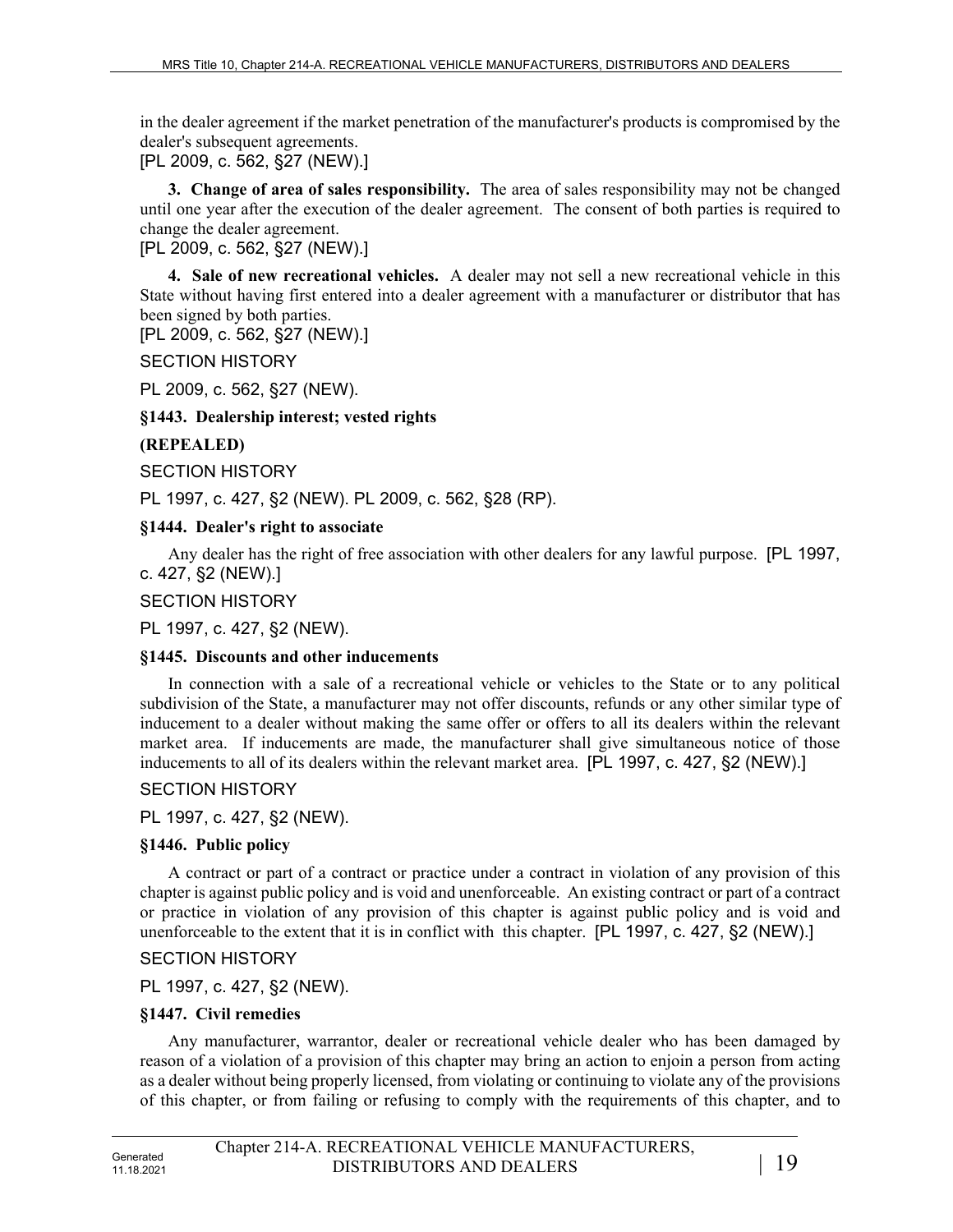recover any damages arising from that violation of any part of this chapter. The injunction must be issued without bond. A single act in violation of the provisions of this chapter is sufficient to authorize the issuance of an injunction. A final judgment, order or decree rendered against a person in any civil, criminal or administrative proceeding under the federal antitrust laws, the Federal Trade Commission Act or under the Maine Revised Statutes is prima facie evidence against that person subject to the conditions set forth in the federal antitrust laws, 15 United States Code, Section 16. Each party is responsible for its own attorney's fees and court costs. Neither party has a claim on such expenses from the other party. [PL 2009, c. 562, §29 (AMD).]

## SECTION HISTORY

PL 1997, c. 427, §2 (NEW). PL 2009, c. 562, §29 (AMD).

### **§1447-A. Venue**

Venue for a civil action authorized by this chapter is exclusively in the county in which the dealer's business is located. In an action involving more than one dealer, venue may be in any county in which any dealer that is party to the action is located. [PL 2009, c. 562, §30 (NEW).]

### SECTION HISTORY

PL 2009, c. 562, §30 (NEW).

#### **§1448. Statute of limitation**

Actions arising out of any provision of this chapter must be commenced within 4 years after the cause of action accrues. If a person liable under this chapter conceals the cause of action from the knowledge of the person entitled to bring it, the period prior to the discovery of the cause of action by the person so entitled is excluded in determining the time limited for commencement of the action. If a cause of action accrues during the pendency of any civil, criminal or administrative proceeding against a person brought by the United States or any of its agencies under the antitrust laws, the Federal Trade Commission Act or any other federal Act or the laws of the State related to antitrust laws or to franchising, that action may be commenced within one year after the final disposition of the civil, criminal or administrative proceeding. [PL 1997, c. 427, §2 (NEW).]

#### SECTION HISTORY

PL 1997, c. 427, §2 (NEW).

#### **§1449. Construction**

In construing this chapter the courts may be guided by the interpretations of the Federal Trade Commission Act, 15 United States Code, Section 45. [PL 1997, c. 427, §2 (NEW).]

If any provision of this chapter is declared unconstitutional or the applicability of this chapter to any person or circumstance is held invalid, the constitutionality of the remainder of this chapter and the applicability of this chapter to persons and circumstances is not affected. [PL 1997, c. 427, §2 (NEW).]

#### SECTION HISTORY

PL 1997, c. 427, §2 (NEW).

#### **§1450. Jurisdiction**

A person who violates any provisions of this chapter is subject to the jurisdiction of the courts of this State upon service of process in accordance with Title 14, chapter 203 and consistent with the maximum limits of due process as decided by the United States Supreme Court. [PL 1997, c. 427, §2 (NEW).]

## SECTION HISTORY